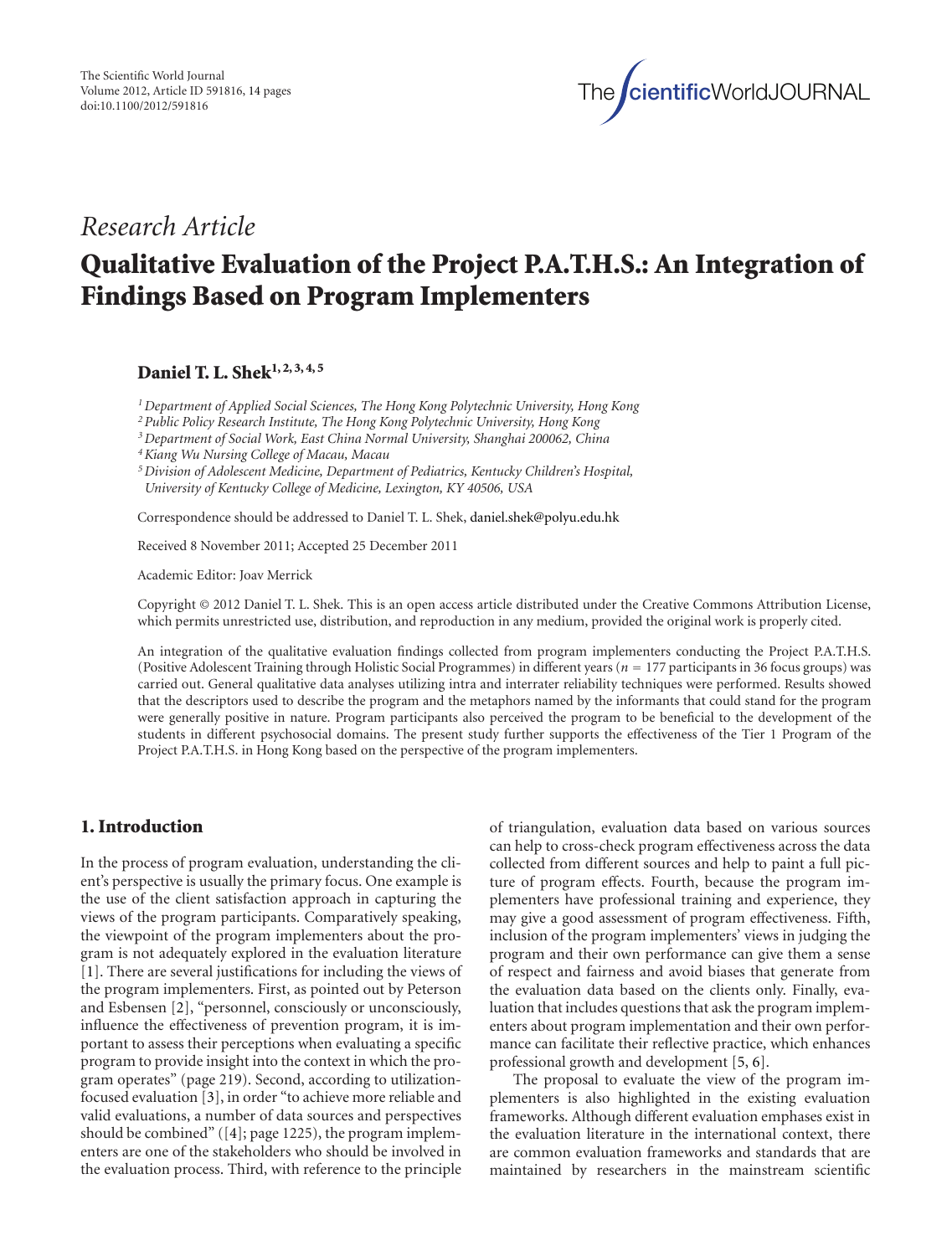community. For example, the Centers for Disease Control and Prevention [7] suggested a comprehensive framework for program evaluation in public health, in which the engagement of the stakeholders is an important step. Similar focus can be seen in other evaluation frameworks, such as the What Works Clearing House [8] in the context of education. Regarding evaluation standards, the Joint Committee on Standards for Education Evaluation [9] proposed several areas of evaluation criteria in different domains. In the above evaluation frameworks, engagement of the program implementers in the evaluation process is an indispensable step.

Although the experimental/quantitative approach is the dominant approach in the field and it is commonly regarded as the gold standard, it is not the only option, and there are alternate approaches. For example, according to Patton [3], quantitative evaluation (thesis), qualitative evaluation (antithesis), and utilization-focused evaluation (synthesis) are different approaches to evaluation. There is more effort to carry out qualitative evaluation where the subjective viewpoints, qualitative data, and nonartificiality in the data collection process are emphasized.

How can the views of program implementers be assessed? There are different ways to capture the views of the program implementers. For example, rating scales or single-item open-ended questions are used to understand the viewpoints of the program implementers in subjective outcome evaluation. Although qualitative subjective outcome evaluation is good, its method to assess implementers' views by some open-ended questions in paper form lead to a lack of contact between the implementers and researchers. Therefore, it would be desirable to use other means, such as in-depth interviews and/or focus groups to collect qualitative data.

Reviews of the literature show that there is a remarkable surge of interest in using focus groups in program evaluation in western countries. For example, Nabors and colleagues [10, 11] used focus groups for an assessment of program needs, strengths, and weaknesses, and to gain ideas for future program development. However, little has been documented about the use of focus groups in program evaluation in the Asian context. Twinn [12] criticized that "focus groups appear to have been used quite extensively with populations of black and Hispanic ethnic origins" (page 655) because this methodology has been originally developed for Anglo-Celtic populations [12].

The focus group method has been used successfully to assess client satisfaction and quality assurance in a variety of fields. It has also become a popular method in program evaluation in many research contexts, such as health settings [13, 14]. Focus groups offer many potential advantages, such as being cost and time effective in collecting information. Morgan [15] noted that a focus group of eight people may generate more ideas than eight individual interviews. Clearly, the strength of the focus group method is that it brings clients together to discuss their perceptions about the services that they have received. This allows for interaction between group members, which stimulates thoughts and recall of experiences.

Focus groups can be particularly helpful for the discovery of service problems and suggestions for fixing those

problems [16]. Moreover, the data drawn from focus group interviews can be used to compare data gathered from other research methods, that is, to use focus groups for triangulation [17]. Along the same line, Conners and Franklin [18] provide a strong argument for the use of a qualitative methodology. They stressed that qualitative methodologies may address some concerns about surveys that result in inflated satisfaction scores, as clients are more critical when qualitative methodologies are used, and they have more freedom to express their concerns about all aspects of care in a way that is impossible with many studies. Therefore, qualitative methods are invaluable in providing depth to the exploration of people satisfaction that is not possible with quantitative surveys. As Merriam [19] stressed, "the product of a qualitative study is richly descriptive" (page 8). As such, qualitative evaluation via focus groups is an important strategy to capture the views of the program implementers.

In the Project P.A.T.H.S. (Positive Adolescent Training through Holistic Social Programmes), the Tier 1 Program is a universal positive youth development program provided for secondary 1 to 3 students in Hong Kong. There were 52 schools that joined the experimental implementation phase (2005–2008) and more than 200 schools that joined the full implementation phase (2006–2009). Several studies have already documented the positive program effects based on the students' objective and subjective outcomes collected from survey questionnaires [20–22]. Qualitative evaluation has also been conducted in order to understand the program effects of the Project P.A.T.H.S. in Hong Kong based on the perspective of the program participants [23, 24]. The related findings were integrated and presented in another paper by Shek and Sun in this special issue. On the other hand, qualitative evaluation based on focus group methodology has been carried out in order to understand the views of the program implementers [25, 26]. Again, it is illuminating if an integration of the existing qualitative studies based on the program implementers can be carried out. Thus, the present study attempted to integrate the existing qualitative evaluation findings based on the perspective of the program implementers in the experimental and full implementation phases of the Project P.A.T.H.S. in Hong Kong.

## **2. Methods**

*2.1. Participants and Procedures.* From 2005 to 2009, the total number of schools that participated in the Project P.A.T.H.S. was 244, with 669 schools across all grades. Among them, 46.27% of the respondent schools adopted the full program (i.e., 20-hour program involving 40 units), whereas 53.73% of the respondent schools adopted the core program (i.e., 10 hour program involving 20 units).

Instructor focus groups were conducted for the secondary 1 level in the 2005/2006 and 2006/2007 school years, for the secondary 2 level in the 2007/08 school year, and for the secondary 3 level in the 2007/08 and 2008/09 school years. A total of 36 schools were randomly selected in the study of focus group evaluation (14 schools for secondary 1, 9 for secondary 2, and 13 for secondary 3). Among them, 28 schools joined the full program and eight schools joined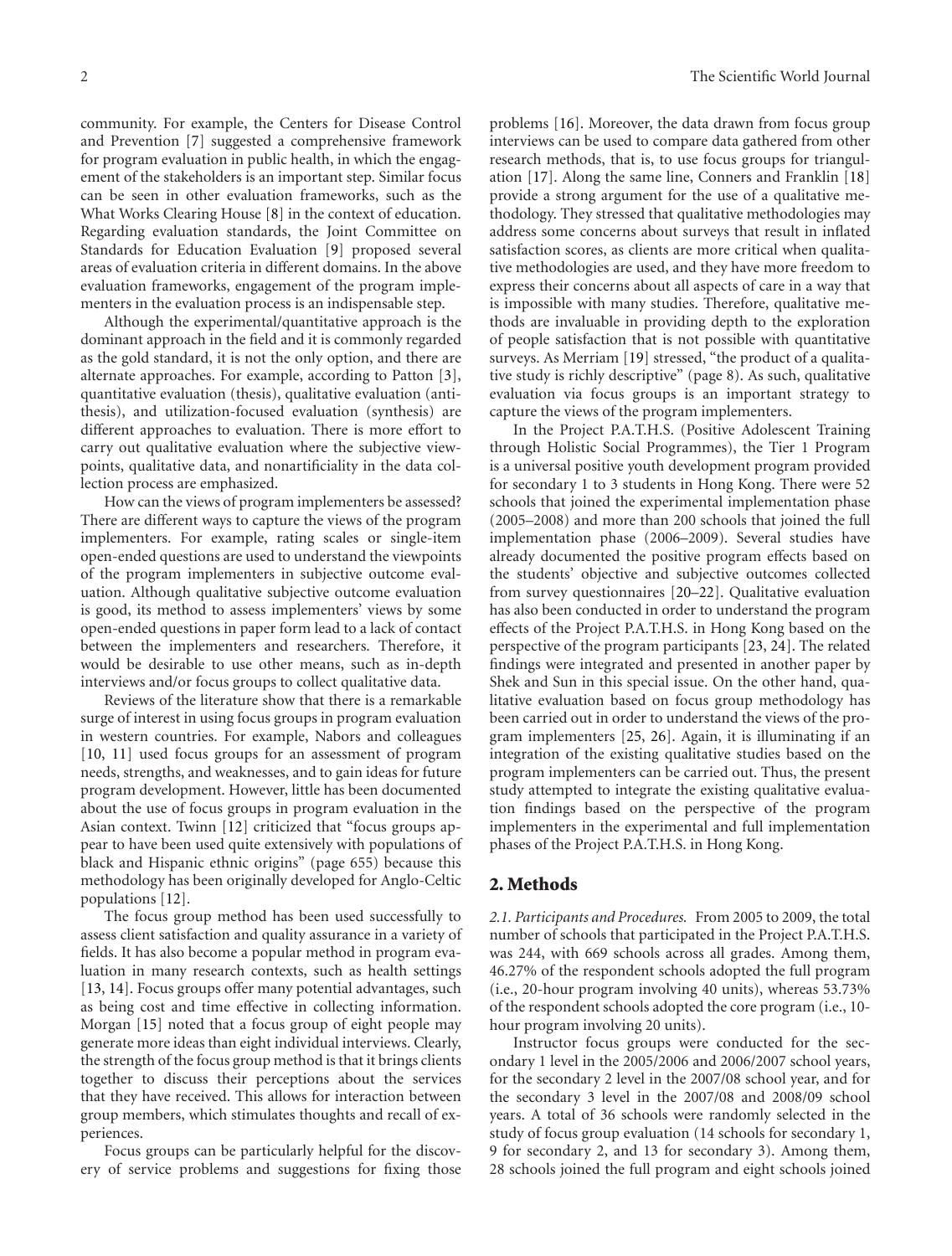|                                                                                     | 2005/06<br>$(EIP-S1)$ | 2006/07<br>$(FIP-S1)$ | 2007/08<br>$(FIP-S2)$ | 2007/08<br>$(EIP-S3)$ | 2008/09<br>$(FIP-S3)$ |
|-------------------------------------------------------------------------------------|-----------------------|-----------------------|-----------------------|-----------------------|-----------------------|
|                                                                                     |                       |                       |                       |                       |                       |
| Total schools that joined P.A.T.H.S.                                                | 52                    | 207                   | 196                   | 48                    | 167                   |
| (i) 10-hour program                                                                 | 23                    | 95                    | 113                   | 29                    | 104                   |
| (ii) 20-hour program                                                                | 29                    | 112                   | 83                    | 19                    | 63                    |
| Total schools that joined this study                                                | 5                     | 9                     | 9                     | 3                     | 10                    |
| (i) 10-hour program                                                                 |                       | 2                     | 2                     | $\Omega$              | 3                     |
| (ii) 20-hour program                                                                | 4                     |                       |                       | 3                     |                       |
| (a) No. of schools incorporated into<br>formal curriculum                           | 3                     | 5                     | 8                     | 3                     |                       |
| (b) No. of schools incorporated into<br>form teacher lessons or using<br>other mode | 2                     | 4                     |                       | $\Omega$              | 3                     |
| Average no. of classes per school                                                   | 5(5)                  | $4.9(3-6)$            | $4.9(3-6)$            | $4.75(4-6)$           | $4.6(4-6)$            |
| No. of instructor focus groups                                                      | 5                     | 9                     | 9                     | 3                     | 10                    |
| Total instructor respondents                                                        | 38                    | 61                    | 23                    | 13                    | 42                    |
| (i) Teachers                                                                        | 27                    | 54                    | 15                    | 8                     | 34                    |
| (ii) Social workers                                                                 | 11                    |                       | 8                     | 5                     | 8                     |
| Average no. of respondents per group                                                | $7.6(3-12)$           | $6.8(2-14)$           | $2.6(1-5)$            | $4.3(2-8)$            | $4.2(2-6)$            |

Table 1: Description of data characteristics from 2005–2009.

*Note:* EIP: experimental implementation phase; FIP: full implementation phase; S1: secondary 1 level; S2: secondary 2 level; S3: secondary 3 level.

the core program. Thirty six focus groups consisting of 138 teachers and 39 social workers in total were conducted. The average number of classes per school was 4.83 (range: 3–6), and the average number of respondents per school was 5.11 (range: 1–14). The characteristics of the schools joining this process evaluation study can be seen in Table 1.

As data collection and analyses in qualitative research are very labor intensive, it is the usual practice that small samples are used. In the present context, the number of focus groups and instructor participants can be regarded as respectable. In addition, the strategy of randomly selecting informants and schools that joined the Tier 1 Program can help to enhance the generalizability of the findings. An interview guide (Table 2) was used for conducting focus group interviews with instructors. The interview questions were designed with reference to the CIPP (context, input, process, product) model and previous research [25, 26].

A total of 36 focus groups designed to elicit implementers' perceptions of the Project P.A.T.H.S. were conducted. All focus group interviews were jointly conducted by two trained colleagues. During the interviews, the respondents were encouraged to verbalize their views and perceptions of the program. In the interviews, the interviewers adopted the role of facilitators and were conscious of being open to accommodate both positive and negative experiences expressed by the informants. As the interviewers either had training in social group work and/or substantial group work experience, they were conscious of the importance of encouraging the informants to express views of a different nature, including both positive and negative views. The interviews were audio recorded, with the respondents' consent. The audio recordings were then fully transcribed and checked for accuracy.

The data were analyzed by two trained research assistants. After initial coding, the positivity nature of the codes was determined, with four possibilities (positive code, negative code, neutral code, and undecided code). The coding and categorization were further cross-checked by another trained research assistant. To enhance the reliability of the coding on the positivity nature of the raw codes, both intra and interrater reliability were carried out. For intrarater reliability, two research assistants who had been involved in the coding individually coded 20 randomly selected responses for each question. For interrater reliability, another two research assistants who had not been involved in the data collection and analyses coded 20 randomly selected responses for each question without knowing the original codes given at the end of the scoring process with reference to the finalized codes.

In qualitative research, it is important to consider ideological biases and preoccupations of the researchers. As program developers, the author might have the preoccupation that the implemented program was good and it was beneficial to the students. Additionally, the researchers might have the tendency to focus on positive evidence rather than negative evidence. Thus, several safeguards against the subtle influence of such ideological biases and preoccupations were included in the present study. To begin with, the researchers were conscious of the existence of ideological preoccupations (e.g., positive youth development programs are beneficial to adolescents) and conducted data collection and analyses in a disciplined manner. Second, both inter and intrarater reliability checks on the coding were carried out. Third, multiple researchers and research assistants were involved in the data collection and analysis processes. Fourth, the author was conscious of the importance and development of audit trails. The audio files, transcriptions, and steps involved in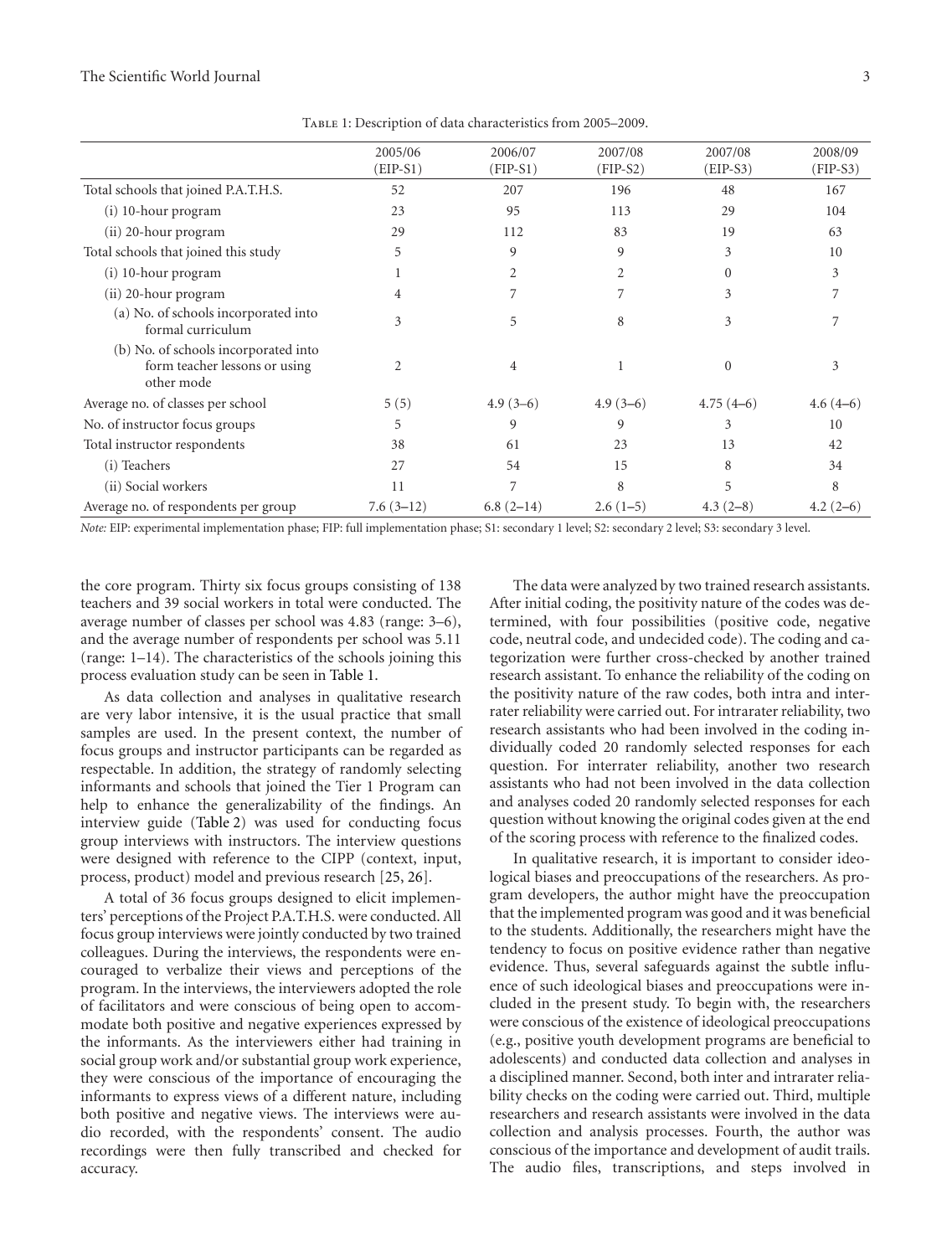(A) *Context Evaluation*

- (i) How much do you know about "Positive Youth Development Programs" (e.g., "life skills education")? What is your overall impression of these programs?
- (ii) Have you taught programs that are similar to the Project P.A.T.H.S. before?
- (iii) If yes, how effective do you feel they are?
- (iv) From your perspective, what are the differences between the Project P.A.T.H.S. and other similar programs?
- (v) Do you agree with the vision of the Project P.A.T.H.S.? Why?
- (B) *Input Evaluation*
	- (i) What kind of effects do you feel that the implementation of the Project P.A.T.H.S. have on the school's normal operation?
	- (ii) If the school incorporates the Project P.A.T.H.S. curriculum into the normal curriculum (e.g., life education, integrated humanities, etc.), from your perspective, what are the advantages and disadvantages of this arrangement?
	- (iii) If the school does not incorporate the Project P.A.T.H.S. curriculum into the normal curriculum (e.g., homeroom, extracurricular activities, etc.), do you feel that this arrangement is successful?
	- (iv) To accommodate the implementation of the Project P.A.T.H.S., did the school make special arrangements?
	- (v) Do you feel that the principal and administrative staff support the implementation of the Project P.A.T.H.S. at your school? Why or why not?
	- (vi) Do you feel that the training you received is adequate for you to carry out the program requirements?
- (C) *Process Evaluation*
	- (1) *General Impression of the program:*
		- (i) What is your overall impression of the program? What are your feelings?
		- (ii) All in all, did you enjoy leading the program?
		- (iii) Regarding the program, what has given you a lasting impression?
		- (iv) While implementing the program, did you have any unforgettable experiences?
	- (2) *Comments on the program content:*
		- (i) Regarding the program, what are the things you like? And what are the things you dislike?
		- (ii) What are your views on the different units and content of the program?
		- (iii) Which units do you like the most? Why?
		- (iv) From your recollection, are there any activities that aroused students' interest to participate in the program?
	- (3) *Comments on the program implementation:*
		- (i) While implementing the program, did you encounter any difficulties?
		- (ii) Do you feel that the program implementation was successful?
		- (iii) To what degree/extent did you follow the program curriculum manuals? Why?
		- (iv) What are your thoughts on the students' responses to the program?
- (D) *Product Evaluation*
	- (1) *Evaluation of the general effectiveness of the program:*
		- (i) Do you feel that the program is beneficial to the development of adolescents?
- (ii) Have you noticed any changes in students after their participation in the program? If yes, what are the changes? (free elicitation)
	- (iii) If you noticed changes in students, what do you think are the factors that have caused such changes?
	- (iv) If you have not noticed changes in students, what do you think are the factors that have caused students not to change?
	- (2) *Evaluation of the specific effectiveness of the program:*
		- (i) Do you think that the program can promote students' self-confidence/ability to face the future?
		- (ii) Do you think that the program can enhance students' abilities in different areas?
	- *Optional Questions*
		- (iii) Do you think that the program can enhance students' spirituality aspect?
		- (iv) Do you think that the program can promote the students' bonding with family, teachers, and friends?
		- (v) Do you think that the program can establish students' compassion and care for others?
		- (vi) Do you think that the program can promote students' participation and care for society?

(vii) Do you think that the program can promote students' sense of responsibility to society, family, teachers, and peers?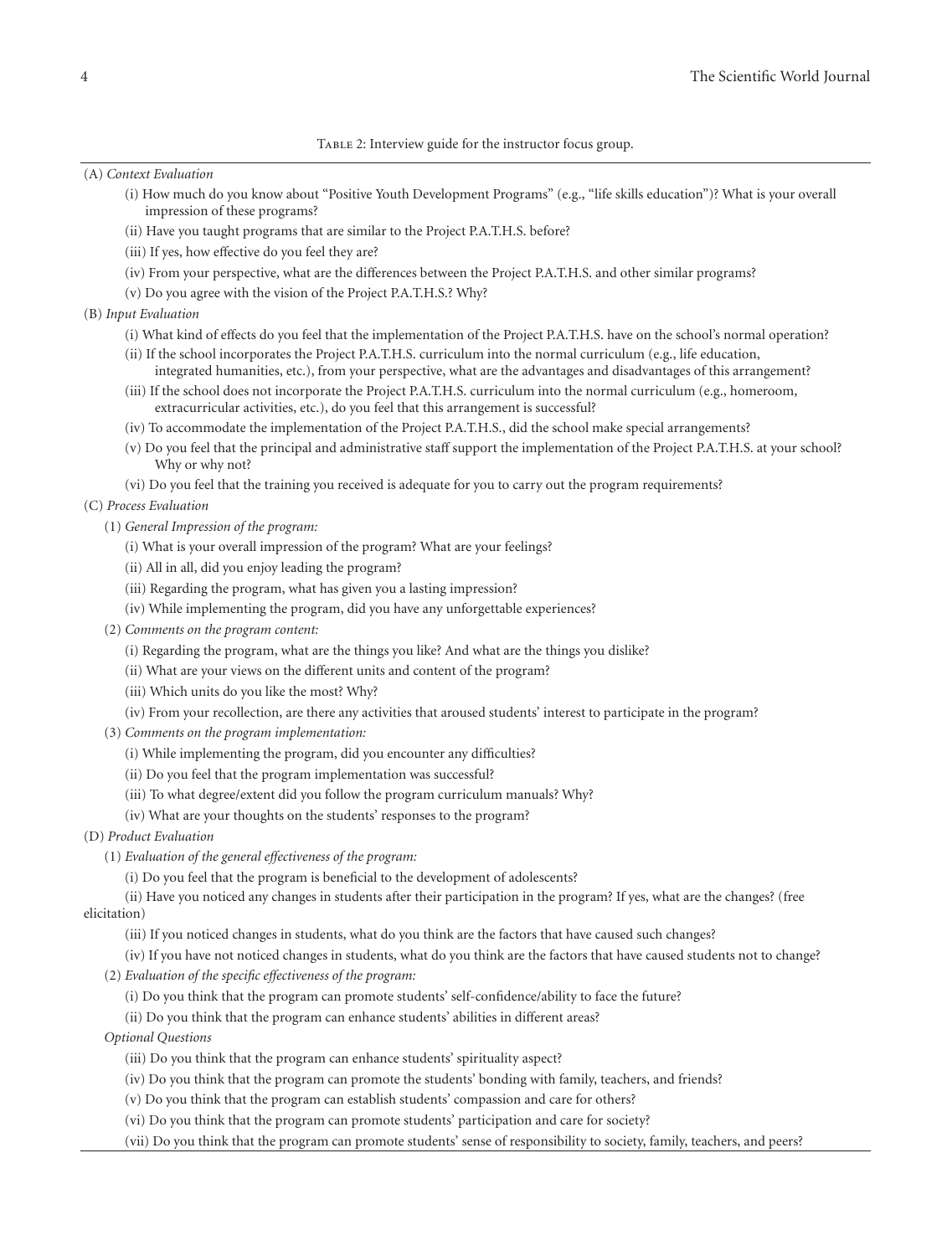#### (3) *The program's impact on the instructor:*

(i) Do you feel you have gained something by leading this program? And have you lost something?

(ii) If you have the opportunity in the future, do you wish to lead similar programs again?

(4) *Other comments:*

- (i) If you are invited to use three descriptive words to describe the program, what are the three words that you would use?
- (ii) If you are invited to use one incident, object/thing, or feeling (e.g., indigestion, enjoyment, child at heart, etc.) to
- describe the program, how would you describe the program?

the development of the coding system were properly documented and systematically organized.

#### **3. Results**

In this paper, qualitative findings on the following three areas are presented: (1) descriptors that were used by the informants to describe the program, (2) metaphors (i.e., incidents, objects, or feelings) that were used by the informants to depict the program, and (3) implementers' perceptions of the benefits of the program to students.

For the descriptors used by the informants to describe the program, there were 270 raw descriptors that could be further categorized into 133 categories (Table 3). Among these descriptors, 169 (62.6%) were coded as positive and 7% were classified as neutral in nature. In order to examine the reliability of the coding, two research assistants who did the coding of raw data recoded 20 randomly selected raw descriptors at the end of the scoring process, and the average intrarater agreement percentage calculated on the positivity of the coding from these descriptors was 92% (range: 80– 100%). Finally, these 20 randomly selected descriptors were coded by another two research staff members who did not know the original codes given, and the average interrater agreement percentage calculated on the positivity of the coding was 88.5% (range: 80–95%).

For the metaphors that were used by the informants that could stand for the program, there were 72 raw objects involving 128 related attributes (Table 4). Results showed that 40 metaphors (55.6%) and 65 related attributes (50.8%) were classified as positive in nature, while 26 metaphors (36.1%) and 47 related attributes (36.7%) were regarded as neutral responses. Reliability tests showed that the average intrarater agreement percentage calculated on the positivity of the coding from these metaphors was 89% (range: 80–100%), whereas the average interrater agreement percentage calculated on the positivity of the coding was 91% (range: 80– 100%).

The perceived benefits of the program to the program participants are shown in Table 5. There were 518 meaningful responses decoded from the raw data that could be categorized into several levels, which are benefits at the societal level, familial level, interpersonal level, personal level, general benefits, and benefits to instructors. The findings showed that 404 responses (78%) were coded as positive responses and 64 responses (12.36%) were counted as neutral responses. In order to examine the reliability of coding, the research assistants recoded 20 randomly selected responses,

with knowledge of the original codes given at the end of the scoring process. The average intrarater agreement percentage calculated from these responses was 91.5% (range: 85– 97.5%). The raw benefit categories were coded again by another two research staff members who did not know the original codes given. The average interrater agreement percentage calculated from these responses was 89.5% (range: 85–92.5%).

## **4. Discussion**

As Donnermeyer and Wurschmidt [27] pointed out, implementers' "level of enthusiasm and support for a prevention curriculum influences their effectiveness because their attitudes are communicated both explicitly and subtly to students during the time it is taught and throughout the remainder of the school day" (page 259-260). Therefore, understanding their views is very important. The purpose of this study was to evaluate the Tier 1 Program of the Project P.A.T.H.S. using findings based on focus groups involving program implementers in the experimental and full implementation phases (2005–2009) of the project. There are several characteristics of this study. First, a large sample of participants ( $n = 177$  in 36 focus groups) participated in the study. Second, different datasets collected at different points of time were included in this integrative study. Third, implementers of the program in different grades were invited to participate in the study. Fourth, this is the first known scientific study of focus group evaluation of a positive youth development program based on program implementers in China. Finally, this is also the first focus group evaluation study based on such a large sample of program implementers in the global context.

Based on the integrative analyses, two salient observations can be highlighted from the findings collected from different cohorts of students. First, the program was perceived positively from the perspective of the program implementers (Tables 3 and 4). The program implementers generally used positive descriptors and metaphors to describe the program. Although some implementers perceived the program in a negative light, this is not the dominant view. Second, results in Table 5 show that the program had a beneficial effect on the participants, with 78% of the responses coded as positive. Generally speaking, benefits in both the personal and interpersonal levels were observed. The above observations are generally consistent with the qualitative evaluation findings based on the program participants reported by Shek and Sun in this special issue. In short, different stakeholders had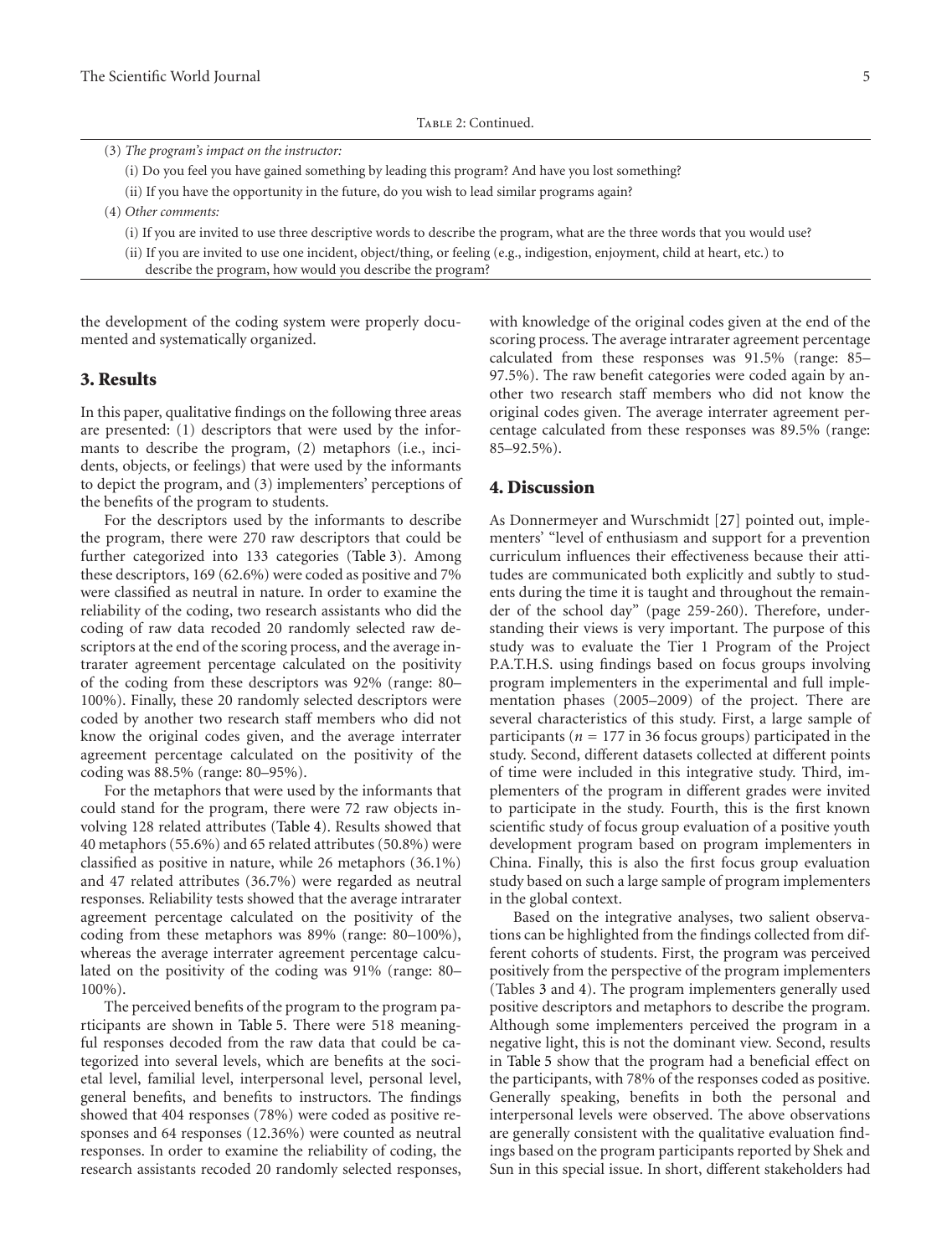| Descriptors                               | 2005/06<br>$(EIP-S1)$ | 2006/07<br>$(FIP-S1)$ | 2007/08<br>$(FIP-S2)$ | 2007/08<br>$(EIP-S3)$ | 2008/09<br>$(FIP-S3)$ | Total (% of<br>total<br>responses) |
|-------------------------------------------|-----------------------|-----------------------|-----------------------|-----------------------|-----------------------|------------------------------------|
| Positive responses                        |                       |                       |                       |                       |                       |                                    |
| Happy/glad/enjoy                          | $\mathbf{1}$          | 3                     | $\mathbf{1}$          | $\mathbf{1}$          | 4                     | 10                                 |
| Togetherness                              | $\mathbf{1}$          |                       |                       |                       |                       | $\mathbf{1}$                       |
| Project with great investment             | 1                     |                       |                       |                       |                       | 1                                  |
| Adequate resources for students           | 1                     |                       |                       |                       |                       | 1                                  |
| Rich in content/comprehensive             | 1                     |                       | $\mathbf{1}$          |                       | $\mathbf{1}$          | 3                                  |
| Challenging                               | 1                     |                       |                       |                       |                       | 1                                  |
| Good                                      | 1                     |                       |                       |                       |                       | 1                                  |
| Clear rationale                           | 1                     |                       |                       |                       |                       | 1                                  |
| Abundant                                  | 2                     |                       |                       |                       |                       | 2                                  |
| Self-reflection                           | 1                     |                       |                       |                       |                       | 1                                  |
| Back to the origin of education           | 1                     |                       |                       |                       |                       | 1                                  |
| Role modeling                             | 1                     |                       |                       |                       |                       | 1                                  |
| Great influence on students               | 1                     |                       |                       |                       |                       | 1                                  |
| New experience                            | 1                     |                       |                       |                       |                       | 1                                  |
| Diversified/diverse                       | 1                     | 6                     | 2                     | $\mathbf{1}$          | $\mathbf{1}$          | 11                                 |
| Wide scope, focused, and diversified      | 1                     |                       |                       |                       |                       | $\mathbf{1}$                       |
| The students liked the program activities | $\mathbf{1}$          |                       |                       |                       |                       | 1                                  |
| Lively                                    | 1                     |                       |                       |                       |                       | 1                                  |
| Positive/Very positive                    |                       | $\overline{4}$        | 3                     |                       | 3                     | 10                                 |
| Interactive                               |                       | 4                     | $\mathbf{1}$          |                       |                       | 5                                  |
| Fun and relaxed                           |                       | 9                     |                       |                       |                       | 9                                  |
| Relaxing/very relaxing                    |                       |                       | $\mathbf{1}$          | $\overline{2}$        | 3                     | 6                                  |
| Systematic                                |                       | 3                     | $\mathbf{1}$          |                       | $\mathbf{1}$          | 5                                  |
| Enlightening                              |                       | 1                     |                       |                       |                       | 1                                  |
| Meaningful                                |                       | 4                     | $\mathbf{1}$          |                       | $\overline{2}$        | 7                                  |
| Novel                                     |                       | 4                     |                       |                       |                       | 4                                  |
| Innovative                                |                       | 3                     |                       |                       |                       | 3                                  |
| Practical/very practical                  |                       | 2                     | $\mathbf{1}$          |                       |                       | 3                                  |
| Clear                                     |                       | 1                     |                       |                       |                       | 1                                  |
| Focused                                   |                       | 1                     |                       |                       |                       | 1                                  |
| In-depth                                  |                       | 1                     |                       |                       |                       | 1                                  |
| All rounded                               |                       | 6                     |                       |                       |                       | 6                                  |
| Zealous                                   |                       | $\overline{4}$        |                       |                       |                       | 4                                  |
| Prospective                               |                       | 2                     |                       |                       |                       | 2                                  |
| Cognitive enhancement                     |                       |                       | $\mathbf{1}$          |                       |                       | 1                                  |
| Fruitful/very fruitful                    |                       |                       | 4                     |                       | 4                     | 8                                  |
| Sometimes touching                        |                       |                       | $\mathbf{1}$          |                       |                       | 1                                  |
| Match the topic very much                 |                       |                       | 1                     |                       |                       | 1                                  |
| Interesting                               |                       |                       | 4                     | $\mathbf{1}$          | $\mathbf{1}$          | 6                                  |
| Effective                                 |                       |                       | $\mathbf{1}$          |                       | 2                     | 3                                  |
| Step by step                              |                       |                       | $\mathbf{1}$          |                       |                       | 1                                  |
| Rare                                      |                       |                       | $\mathbf{1}$          |                       |                       | 1                                  |
| Excited                                   |                       |                       | $\mathbf{1}$          |                       |                       | 1                                  |
| Good feelings/satisfied                   |                       |                       | $\overline{2}$        |                       | $\mathbf{1}$          | 3                                  |
| Worthy to implement                       |                       |                       | $\mathbf{1}$          |                       |                       | 1                                  |
| Closely connected with life               |                       |                       | $\mathbf{1}$          |                       |                       | 1                                  |
| Have gains                                |                       |                       | $\mathbf{1}$          | $\mathbf{1}$          |                       | $\overline{c}$                     |

Table 3: Categorization of the descriptors used by the program implementers to describe the program.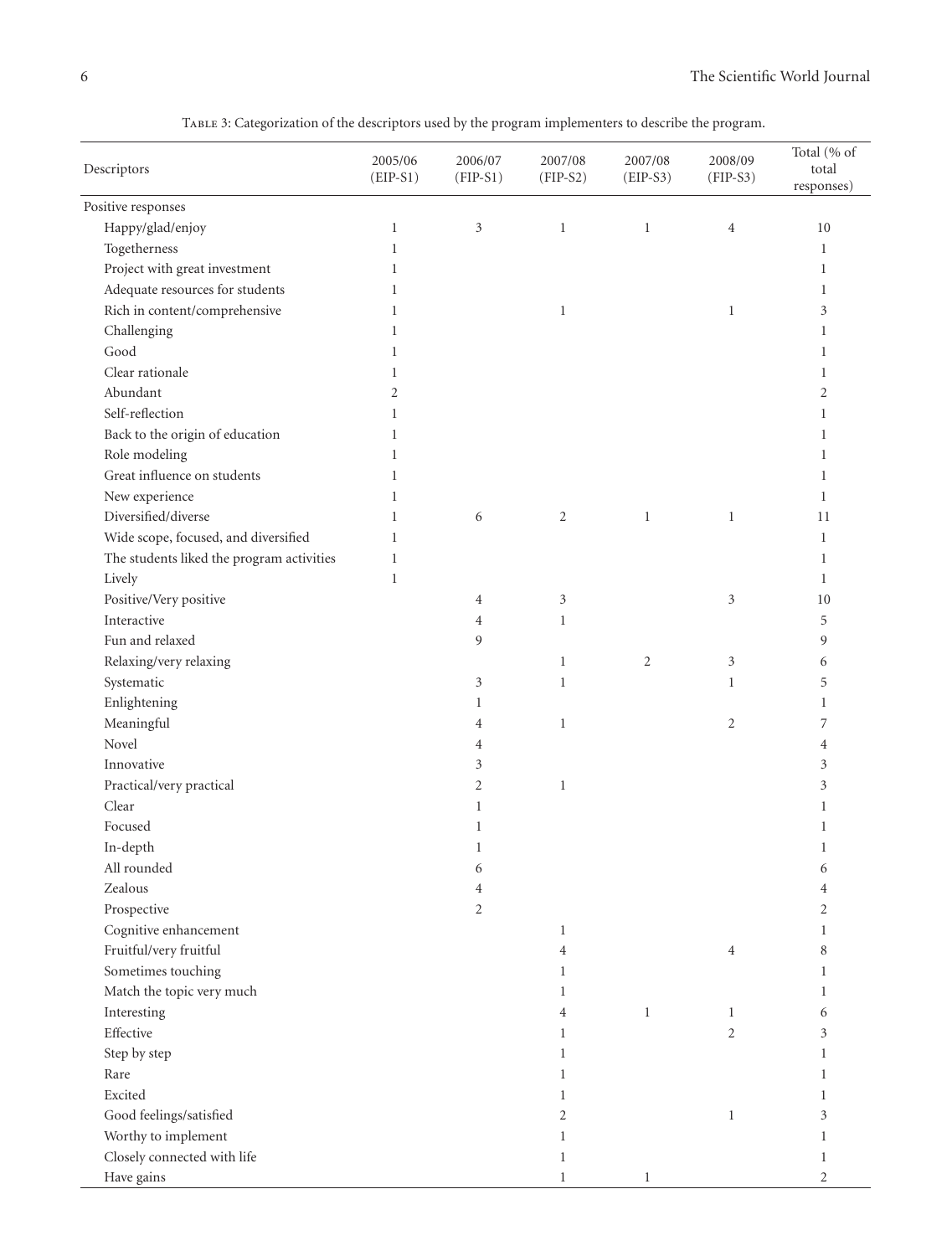## The Scientific World Journal 7

|                                          |                       | TABLE 3: Continued.   |                       |                       |                       |                                    |
|------------------------------------------|-----------------------|-----------------------|-----------------------|-----------------------|-----------------------|------------------------------------|
| Descriptors                              | 2005/06<br>$(EIP-S1)$ | 2006/07<br>$(FIP-S1)$ | 2007/08<br>$(FIP-S2)$ | 2007/08<br>$(EIP-S3)$ | 2008/09<br>$(FIP-S3)$ | Total (% of<br>total<br>responses) |
| Have positive expectation                |                       |                       | $\mathbf{1}$          |                       |                       | 1                                  |
| Hardworking                              |                       |                       | $\mathbf{1}$          |                       |                       | 1                                  |
| Up-to-date information                   |                       |                       | $\mathbf{1}$          |                       |                       | $\mathbf{1}$                       |
| Sharing                                  |                       |                       | 1                     |                       |                       | 1                                  |
| Good elements                            |                       |                       |                       | 1                     |                       | 1                                  |
| Flexible                                 |                       |                       |                       | $\mathbf{1}$          |                       | 1                                  |
| Respectful                               |                       |                       |                       | $\mathbf{1}$          |                       | 1                                  |
| Unlimited                                |                       |                       |                       |                       | $\mathbf{1}$          | $\mathbf{1}$                       |
| Very useful                              |                       |                       |                       |                       | $\mathbf{1}$          | 1                                  |
| Preventive                               |                       |                       |                       |                       | 1                     | 1                                  |
| Inspiring                                |                       |                       |                       |                       | 4                     | 4                                  |
| Necessary                                |                       |                       |                       |                       | 1                     | 1                                  |
| Important/very important                 |                       |                       |                       |                       | $\overline{2}$        | 2                                  |
| Reflective                               |                       |                       |                       |                       | 1                     | $\mathbf{1}$                       |
| Welcomed                                 |                       |                       |                       |                       | 1                     | 1                                  |
| Developmental                            |                       |                       |                       |                       | 1                     | 1                                  |
| Impressive                               |                       |                       |                       |                       | 1                     | 1                                  |
| Very good idea                           |                       |                       |                       |                       | 1                     | 1                                  |
| Beneficial                               |                       |                       |                       |                       | 1                     | 1                                  |
| Constructive                             |                       |                       |                       |                       | 1                     | 1                                  |
| Quite good                               |                       |                       |                       |                       | 1                     | 1                                  |
| Worthwhile                               |                       |                       |                       |                       | 1                     | 1                                  |
| Well suited                              |                       |                       |                       |                       | 1                     | 1                                  |
| Start                                    |                       |                       |                       |                       | 1                     | 1                                  |
| Ideal                                    |                       |                       |                       |                       | 1                     | $\mathbf{1}$                       |
| Very magnificent                         |                       |                       |                       |                       | $\mathbf 1$           | $\mathbf{1}$                       |
| Pleasure comes through toil              |                       |                       |                       |                       | $\mathbf 1$           | 1                                  |
| Subtotal (% of total responses in each   |                       |                       |                       |                       |                       |                                    |
| academic year)                           | 19(61.3)              | 58 (54.2)             | 36(81.8)              | 9(45.0)               | 47(69.1)              | 169(62.6)                          |
| Negative responses                       |                       |                       |                       |                       |                       |                                    |
| A bit rushed                             | $\mathbf{1}$          |                       |                       |                       |                       | $\mathbf{1}$                       |
| Rushed/very rushed                       |                       | $\mathbf{1}$          |                       |                       | $\overline{2}$        | 3                                  |
| Superficial                              | 1                     |                       |                       |                       |                       | 1                                  |
| Could not fully apply the things learned | $\mathbf{1}$          |                       |                       |                       |                       | $\mathbf{1}$                       |
| Heavy workload for teachers              | $\mathbf{1}$          |                       |                       |                       |                       | 1                                  |
| Chaotic                                  |                       | 5                     |                       |                       |                       | 5                                  |
| To be improved                           |                       | $\mathbf{1}$          |                       |                       |                       | 1                                  |
| Difficult                                |                       | 6                     |                       | $\overline{c}$        |                       | 8                                  |
| Useless                                  |                       | $\overline{c}$        |                       |                       |                       | $\overline{2}$                     |
| Confused                                 |                       | $\mathbf{1}$          |                       |                       |                       | $\mathbf{1}$                       |
| Worried                                  |                       | $\mathbf{1}$          | $\mathbf{1}$          |                       |                       | $\overline{2}$                     |
| Superficial                              |                       | 8                     |                       |                       | $\mathbf{1}$          | 9                                  |
| Helpless                                 |                       | $\overline{2}$        |                       |                       |                       | 2                                  |
| Inadequate                               |                       | $\mathbf{1}$          |                       |                       |                       | 1                                  |
| Overlapping                              |                       | $\overline{2}$        |                       |                       |                       | $\overline{2}$                     |
| Lack of connection                       |                       | $\mathbf{1}$          |                       |                       |                       | 1                                  |
| Overgeneralized                          |                       | $\mathbf{1}$          |                       |                       |                       | 1                                  |
| Not practical                            |                       | 3                     |                       |                       |                       | 3                                  |
| Senseless                                |                       | $\mathbf{1}$          |                       |                       |                       | 1                                  |
|                                          |                       |                       |                       |                       |                       |                                    |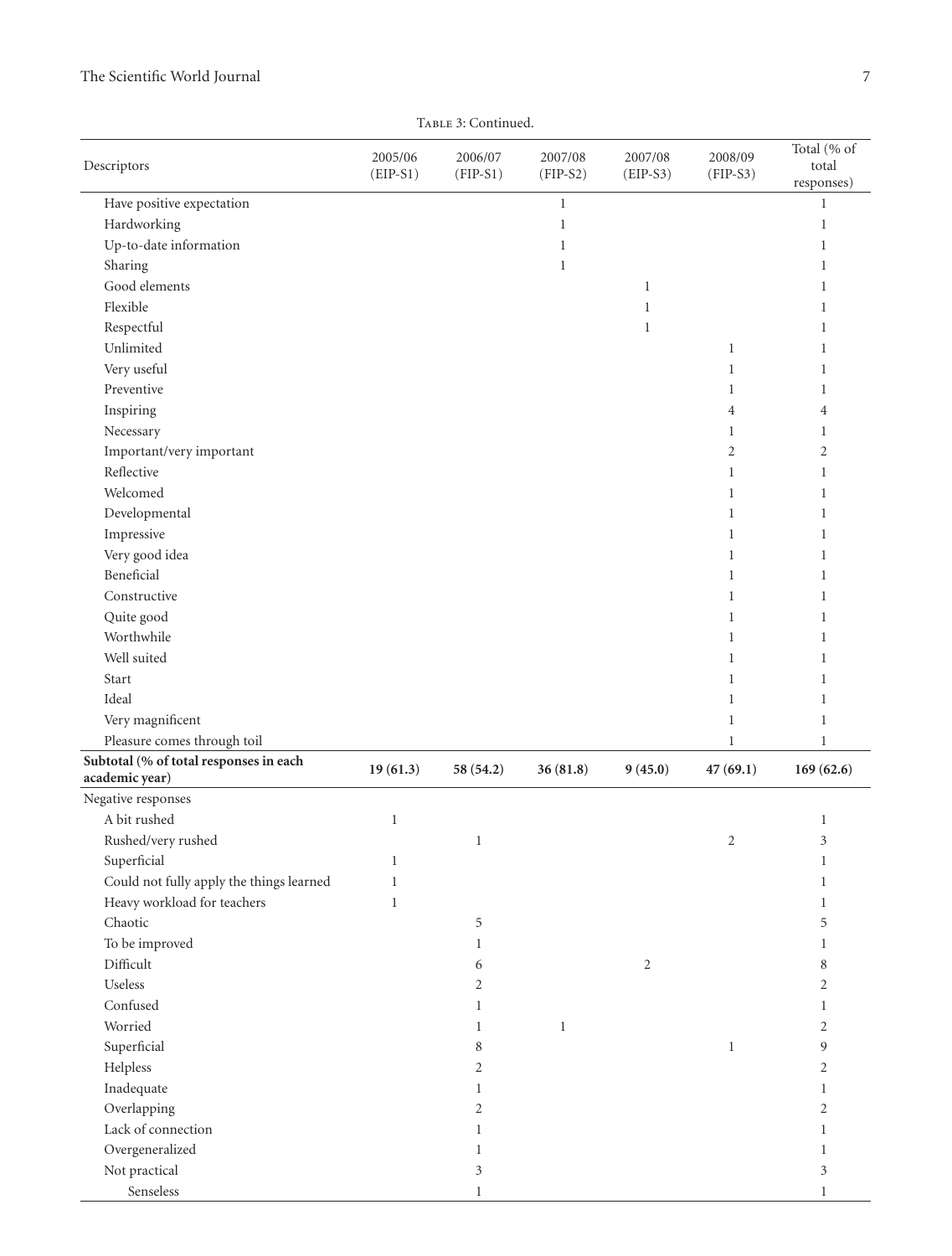| Descriptors                                               | 2005/06<br>$(EIP-S1)$ | 2006/07<br>$(FIP-S1)$ | 2007/08<br>$(FIP-S2)$ | 2007/08<br>$(EIP-S3)$ | 2008/09<br>$(FIP-S3)$ | Total (% of<br>total<br>responses) |
|-----------------------------------------------------------|-----------------------|-----------------------|-----------------------|-----------------------|-----------------------|------------------------------------|
| Too rich content within insufficient time                 |                       | $\mathbf{1}$          |                       |                       |                       | 1                                  |
| Too aggressive                                            |                       | 3                     |                       |                       |                       | 3                                  |
| Demanding and inept                                       |                       | 1                     |                       |                       |                       | 1                                  |
| Could not meet students' needs                            |                       | $\overline{4}$        |                       |                       |                       | 4                                  |
| Headache                                                  |                       | 1                     |                       |                       |                       | 1                                  |
| Lack of reflection                                        |                       | 1                     |                       |                       |                       | 1                                  |
| Too wide (scope)                                          |                       |                       | $\mathbf{1}$          |                       |                       | 1                                  |
| Lack of time                                              |                       |                       | 3                     |                       |                       | 3                                  |
| Unrealistic                                               |                       |                       |                       | 1                     |                       | 1                                  |
| Painful                                                   |                       |                       |                       | $\overline{2}$        | 1                     | 3                                  |
| Not interested in                                         |                       |                       |                       | 1                     |                       | 1                                  |
| Impoverished                                              |                       |                       |                       |                       | 1                     | 1                                  |
| Trying to win in chaos                                    |                       |                       |                       |                       | 1                     | 1                                  |
| In war                                                    |                       |                       |                       |                       | 1                     | 1                                  |
| Harsh/very harsh                                          |                       |                       |                       |                       | 4                     | 4                                  |
| Not well suited                                           |                       |                       |                       |                       | 1                     | 1                                  |
| Inadequate support                                        |                       |                       |                       |                       | 1                     | 1                                  |
| Like water off a duck's back                              |                       |                       |                       |                       | 1                     | 1                                  |
| Subtotal (% of total responses in each<br>academic year)  | 4(12.9)               | 47 (44.0)             | 5(11.4)               | 6(30.0)               | 14(20.6)              | 76(28.1)                           |
| Neutral responses                                         |                       |                       |                       |                       |                       |                                    |
| Stressful                                                 | 1                     |                       |                       |                       |                       | $\mathbf{1}$                       |
| Positive, but superficial                                 | 1                     |                       |                       |                       |                       | 1                                  |
| The program was comprehensive but<br>needs to be enriched | 1                     |                       |                       |                       |                       | 1                                  |
| Like a competition                                        | 1                     |                       |                       |                       |                       | 1                                  |
| Having a heart, but no strength                           |                       | $\mathbf{1}$          |                       |                       |                       | 1                                  |
| Bittersweet                                               |                       |                       | $\mathbf{1}$          |                       |                       | 1                                  |
| Partially uncertain                                       |                       |                       | $\mathbf{1}$          |                       |                       | 1                                  |
| Depends on individual                                     |                       |                       |                       | 1                     |                       | 1                                  |
| Task oriented                                             |                       |                       |                       | $\mathbf{1}$          |                       | 1                                  |
| $So$ -so                                                  |                       |                       |                       | 3                     |                       | 3                                  |
| Rational                                                  |                       |                       |                       |                       | $\mathbf{1}$          | $\mathbf{1}$                       |
| Emotional                                                 |                       |                       |                       |                       | 1                     | 1                                  |
| Long awaited                                              |                       |                       |                       |                       | 1                     | 1                                  |
| Enormous                                                  |                       |                       |                       |                       | 1                     | 1                                  |
| Very academic                                             |                       |                       |                       |                       | 1                     | 1                                  |
| Intensive                                                 |                       | $\mathbf{1}$          |                       |                       | 1                     | $\overline{c}$                     |
| Subtotal (% of total responses in each<br>academic year)  | 4(12.9)               | 2(1.9)                | 2(4.5)                | 5(25.0)               | 6(8.8)                | 19(7.0)                            |
| Undecided                                                 |                       |                       |                       |                       |                       |                                    |
| Effectiveness depends on teachers'<br>readiness           | $\mathbf{1}$          |                       |                       |                       |                       | $\mathbf{1}$                       |
| Beyond our power to do it                                 | 1                     |                       |                       |                       |                       | 1                                  |
| Struggling with program adherence                         | 1                     |                       |                       |                       |                       | $\mathbf{1}$                       |
| Program effectiveness was in doubt                        | 1                     |                       |                       |                       |                       | $\mathbf{1}$                       |

TABLE 3: Continued.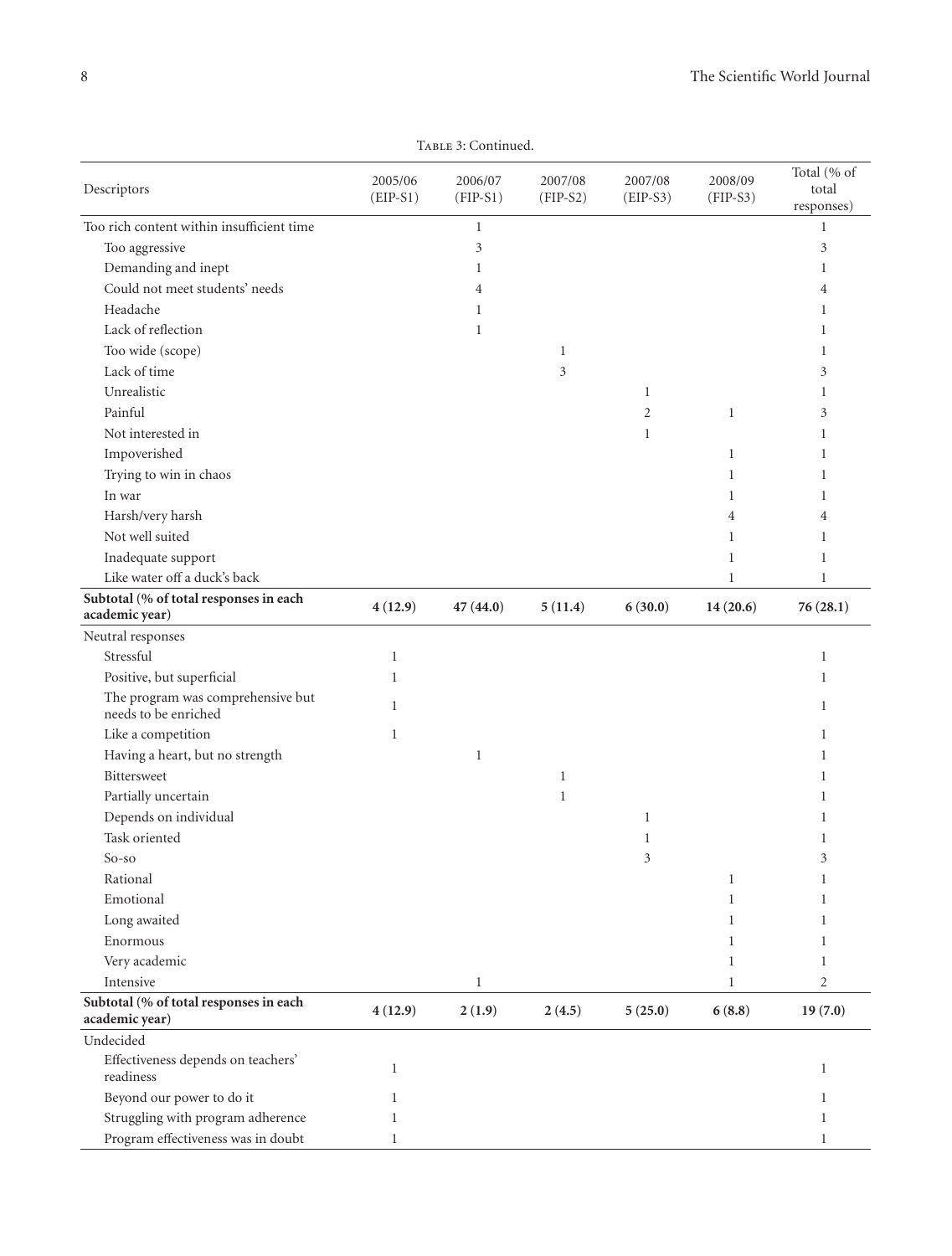#### The Scientific World Journal 9

Table 3: Continued.

| <b>Total count</b>                                       | 31(100)               | 107(100)              | 44 (100)              | 20(100)               | 68 (100)              | 270 (100)                          |
|----------------------------------------------------------|-----------------------|-----------------------|-----------------------|-----------------------|-----------------------|------------------------------------|
| Subtotal (% of total responses in each<br>academic year) | 4(12.9)               | $\bf{0}$              | 1(2.3)                | $\bf{0}$              | 1(1.5)                | 6(2.2)                             |
| Aggressive                                               |                       |                       |                       |                       |                       |                                    |
| Exclamation mark                                         |                       |                       |                       |                       |                       |                                    |
| Descriptors                                              | 2005/06<br>$(EIP-S1)$ | 2006/07<br>$(FIP-S1)$ | 2007/08<br>$(FIP-S2)$ | 2007/08<br>$(EIP-S3)$ | 2008/09<br>$(FIP-S3)$ | Total (% of<br>total<br>responses) |

Table 4: Categorization of the metaphors used by instructors to describe the program.

|                                                                                                          | No. of responses towards the nature of the metaphor |                       |                       |                       |                       |                |  |
|----------------------------------------------------------------------------------------------------------|-----------------------------------------------------|-----------------------|-----------------------|-----------------------|-----------------------|----------------|--|
| Nature of response                                                                                       | 2005/06<br>$(EIP-S1)$                               | 2006/07<br>$(FIP-S1)$ | 2007/08<br>$(FIP-S2)$ | 2007/08<br>$(EIP-S3)$ | 2008/09<br>$(FIP-S3)$ | Total<br>(9/0) |  |
| Positive items (%)<br>(e.g., photographs, street light,<br>seeding, and cash box)                        | 3<br>(37.5)                                         | 14<br>(43.75)         | 9<br>(64.3)           | 5<br>(83.3)           | 9<br>(75)             | 40<br>(55.6)   |  |
| Negative items (%)<br>(e.g., indigestion, tasteless water,<br>rowing upstream, and firework)             | 2<br>(25)                                           | 3<br>(9.4)            | $\overline{0}$        | $\Omega$              | (8.3)                 | 6<br>(8.3)     |  |
| Neutral items $(\% )$<br>(e.g., bottle neck, perceiving the<br>elephant in blind, durian, and magic box) | 3<br>(37.5)                                         | 15<br>(46.9)          | 5<br>(35.7)           | (16.7)                | 2<br>(16.7)           | 26<br>(36.1)   |  |
| Total count (%)                                                                                          | 8(100)                                              | 32(100)               | 14 (100)              | 6(100)                | 12(100)               | 72 (100)       |  |
|                                                                                                          | No. of codes derived from the metaphor              |                       |                       |                       |                       |                |  |
| Positive items (%)<br>(e.g., photographs, street light,<br>seeding, and cash box)                        | $\overline{c}$<br>(25)                              | 26<br>(53.1)          | 11<br>(50)            | 5<br>(83.3)           | 21<br>(48.9)          | 65<br>(50.8)   |  |
| Negative items $(\% )$<br>(e.g., indigestion, tasteless water,<br>rowing upstream, and firework)         | 5<br>(62.5)                                         | 5<br>(10.2)           | 1<br>(4.5)            | $\mathbf{0}$          | 5<br>(11.6)           | 16<br>(12.5)   |  |
| Neutral items $(\% )$<br>(e.g., bottle neck, perceiving the<br>elephant in blind, durian, and magic box) | (12.5)                                              | 18<br>(36.7)          | 10<br>(45.5)          | (16.7)                | 17<br>(39.5)          | 47<br>(36.7)   |  |
| Total count (%)                                                                                          | 8(100)                                              | 49 (100)              | 22(100)               | 6(100)                | 43 (100)              | 128 (100)      |  |

positive perceptions of the program, program implementers, and perceived benefits of the program. Based on the principle of triangulation, the present study and the previous findings suggest that based on both quantitative and qualitative evaluation findings collected from program participants and program implementers, research findings suggest that the Tier 1 Program of the Project P.A.T.H.S. is effective in promoting holistic development of the program participants.

There is a growing trend for using focus group methodology in order to understand the views of stakeholders in the field of evaluation, and the number of qualitative evaluation studies is increasing in the field. For example, Chen et al. [28] employed different evaluation methods (including qualitative evaluation) and pointed out that there were several limitations in employing participatory evaluation with at-risk youth. Mahoney et al. [29] used qualitative methodology to evaluate a tobacco prevention program among 5th grade students using impressions from classroom teachers and program presenters. Pedersen et al. [30] examined relationship quality in a community mentoring program via

qualitative methodology. O'Rourke and Key [31] evaluated a school-based youth development peer group with integrated medical care using focus groups. Scheer and Gavazzi [32] used focus groups to evaluate the program "Families and Systems Teams Initiative." In line with the above examples, the present study demonstrates the value of focus group methodology in evaluation contexts.

In qualitative studies, it is important to examine alternative explanations [33]. The first alternative explanation is that the positive findings are a result of demand characteristics. However, this explanation is not likely because the informants were encouraged to voice their views without restriction and negative voices were, in fact, heard. In addition, there is no reason to believe that the participants acted favorably to please the researchers. The second alternative explanation is that the findings are due to selection bias. However, this argument cannot stand as the schools and program implementers were randomly selected. The third alternative explanation is that the positive findings are due to ideological biases of the researchers. As several safeguards were used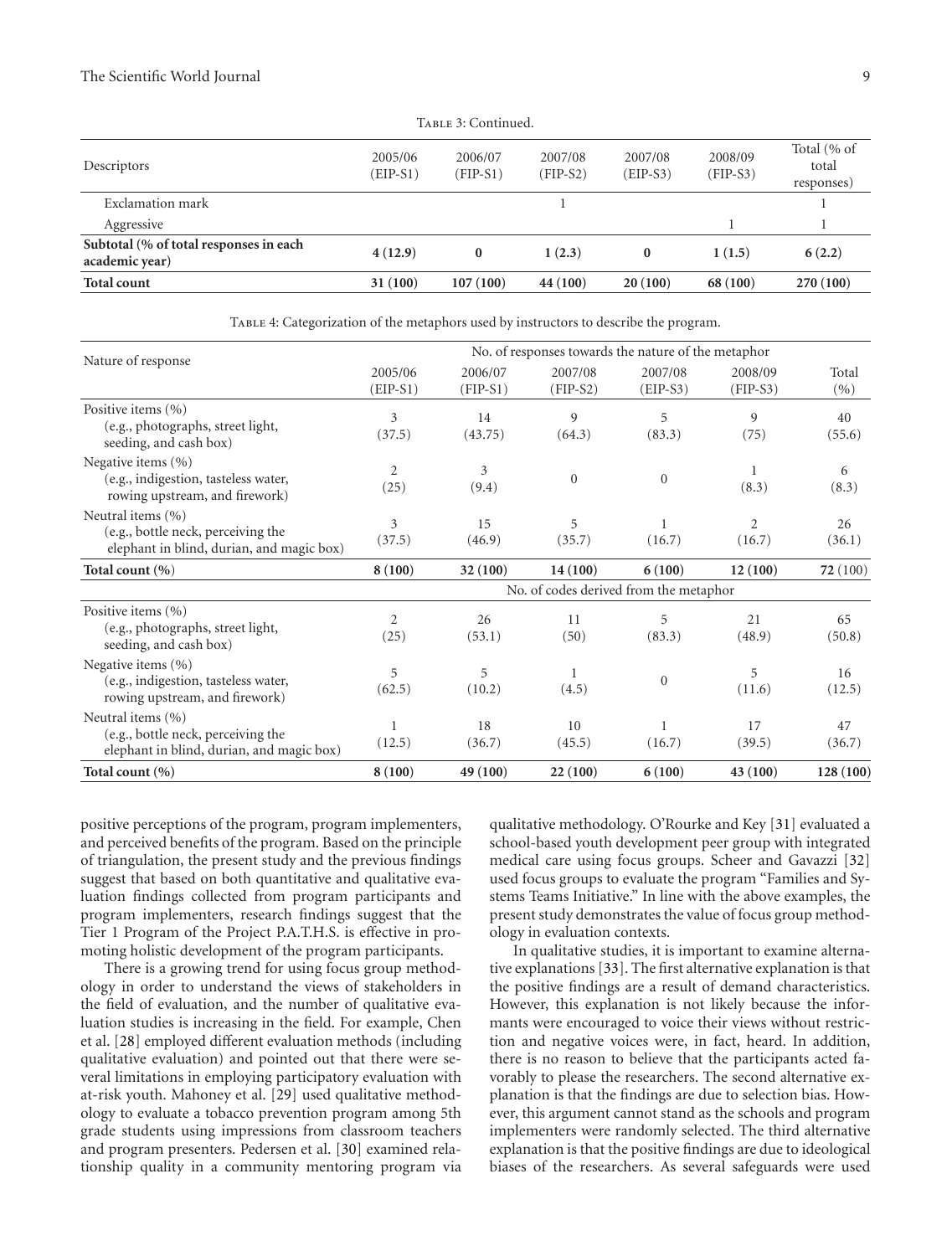| $05 - 06$<br>06-07<br>$07 - 08$<br>$07 - 08$<br>$08 - 09$<br>competence<br>Enhanced understanding of mother<br>$\mathbf{1}$<br>$\mathbf 1$<br>country<br>Societal level<br>Social responsibility and<br>Increased awareness of citizen's<br>1<br>$\mathbf{1}$<br>affairs<br>responsibility<br>Subtotal (%)<br>0<br>$\bf{0}$<br>0<br>2(3.8)<br>$\boldsymbol{0}$<br>2(0.4)<br>Improved communication and<br>$\sqrt{2}$<br>Familial level<br>Family relationships<br>3<br>2<br>7<br>relationship with family<br>Subtotal (%)<br>2(1.0)<br>3(5.7)<br>0<br>0<br>2(2.4)<br>7(1.4)<br>Enhanced instructor-student<br>8<br>9<br>20<br>5<br>4<br>46<br>relationship and understanding<br>Learned teamwork<br>1<br>1<br>Improved peer relationships,<br>General interpersonal<br>13<br>2<br>$\mathbf{1}$<br>6<br>22<br>understanding, and cooperation<br>competence<br>Enhanced social skills<br>9<br>9<br>Learned to handle love relationship<br>3<br>3<br>9<br>Total in subcategory<br>23<br>8<br>35<br>81<br>6<br>Enhanced interpersonal relationship<br>$\mathbf{1}$<br>$\mathbf{1}$<br>2<br>Improved communication skills<br>2<br>Interpersonal<br>Reduced bullying behavior<br>$\mathbf{1}$<br>1<br>level<br>Delayed gossiping<br>1<br>1<br>Learned how to handle conflicts/avoid<br>$\overline{2}$<br>1<br>3 | Area of |             |           | $\sqrt{S}1$ | S1 | $\mathsf{S2}\,$ | S <sub>3</sub> | S <sub>3</sub> |       |
|-----------------------------------------------------------------------------------------------------------------------------------------------------------------------------------------------------------------------------------------------------------------------------------------------------------------------------------------------------------------------------------------------------------------------------------------------------------------------------------------------------------------------------------------------------------------------------------------------------------------------------------------------------------------------------------------------------------------------------------------------------------------------------------------------------------------------------------------------------------------------------------------------------------------------------------------------------------------------------------------------------------------------------------------------------------------------------------------------------------------------------------------------------------------------------------------------------------------------------------------------------------------------------------------------------------|---------|-------------|-----------|-------------|----|-----------------|----------------|----------------|-------|
|                                                                                                                                                                                                                                                                                                                                                                                                                                                                                                                                                                                                                                                                                                                                                                                                                                                                                                                                                                                                                                                                                                                                                                                                                                                                                                           |         | Subcategory | Benefits  |             |    |                 |                |                | Total |
|                                                                                                                                                                                                                                                                                                                                                                                                                                                                                                                                                                                                                                                                                                                                                                                                                                                                                                                                                                                                                                                                                                                                                                                                                                                                                                           |         |             |           |             |    |                 |                |                |       |
|                                                                                                                                                                                                                                                                                                                                                                                                                                                                                                                                                                                                                                                                                                                                                                                                                                                                                                                                                                                                                                                                                                                                                                                                                                                                                                           |         |             |           |             |    |                 |                |                |       |
|                                                                                                                                                                                                                                                                                                                                                                                                                                                                                                                                                                                                                                                                                                                                                                                                                                                                                                                                                                                                                                                                                                                                                                                                                                                                                                           |         |             |           |             |    |                 |                |                |       |
|                                                                                                                                                                                                                                                                                                                                                                                                                                                                                                                                                                                                                                                                                                                                                                                                                                                                                                                                                                                                                                                                                                                                                                                                                                                                                                           |         |             |           |             |    |                 |                |                |       |
|                                                                                                                                                                                                                                                                                                                                                                                                                                                                                                                                                                                                                                                                                                                                                                                                                                                                                                                                                                                                                                                                                                                                                                                                                                                                                                           |         |             |           |             |    |                 |                |                |       |
|                                                                                                                                                                                                                                                                                                                                                                                                                                                                                                                                                                                                                                                                                                                                                                                                                                                                                                                                                                                                                                                                                                                                                                                                                                                                                                           |         |             |           |             |    |                 |                |                |       |
|                                                                                                                                                                                                                                                                                                                                                                                                                                                                                                                                                                                                                                                                                                                                                                                                                                                                                                                                                                                                                                                                                                                                                                                                                                                                                                           |         |             |           |             |    |                 |                |                |       |
|                                                                                                                                                                                                                                                                                                                                                                                                                                                                                                                                                                                                                                                                                                                                                                                                                                                                                                                                                                                                                                                                                                                                                                                                                                                                                                           |         |             |           |             |    |                 |                |                |       |
|                                                                                                                                                                                                                                                                                                                                                                                                                                                                                                                                                                                                                                                                                                                                                                                                                                                                                                                                                                                                                                                                                                                                                                                                                                                                                                           |         |             |           |             |    |                 |                |                |       |
|                                                                                                                                                                                                                                                                                                                                                                                                                                                                                                                                                                                                                                                                                                                                                                                                                                                                                                                                                                                                                                                                                                                                                                                                                                                                                                           |         |             |           |             |    |                 |                |                |       |
|                                                                                                                                                                                                                                                                                                                                                                                                                                                                                                                                                                                                                                                                                                                                                                                                                                                                                                                                                                                                                                                                                                                                                                                                                                                                                                           |         |             |           |             |    |                 |                |                |       |
|                                                                                                                                                                                                                                                                                                                                                                                                                                                                                                                                                                                                                                                                                                                                                                                                                                                                                                                                                                                                                                                                                                                                                                                                                                                                                                           |         |             |           |             |    |                 |                |                |       |
|                                                                                                                                                                                                                                                                                                                                                                                                                                                                                                                                                                                                                                                                                                                                                                                                                                                                                                                                                                                                                                                                                                                                                                                                                                                                                                           |         |             |           |             |    |                 |                |                |       |
|                                                                                                                                                                                                                                                                                                                                                                                                                                                                                                                                                                                                                                                                                                                                                                                                                                                                                                                                                                                                                                                                                                                                                                                                                                                                                                           |         |             |           |             |    |                 |                |                |       |
|                                                                                                                                                                                                                                                                                                                                                                                                                                                                                                                                                                                                                                                                                                                                                                                                                                                                                                                                                                                                                                                                                                                                                                                                                                                                                                           |         |             |           |             |    |                 |                |                |       |
|                                                                                                                                                                                                                                                                                                                                                                                                                                                                                                                                                                                                                                                                                                                                                                                                                                                                                                                                                                                                                                                                                                                                                                                                                                                                                                           |         |             | conflicts |             |    |                 |                |                |       |
| Specific interpersonal<br>Learned how to treat people and deal<br>3<br>3<br>with issues<br>competence                                                                                                                                                                                                                                                                                                                                                                                                                                                                                                                                                                                                                                                                                                                                                                                                                                                                                                                                                                                                                                                                                                                                                                                                     |         |             |           |             |    |                 |                |                |       |
| Increased ability and willingness to<br>5<br>10<br>7<br>$\overline{c}$<br>24<br>express oneself                                                                                                                                                                                                                                                                                                                                                                                                                                                                                                                                                                                                                                                                                                                                                                                                                                                                                                                                                                                                                                                                                                                                                                                                           |         |             |           |             |    |                 |                |                |       |
| Cultivated proper views on dating<br>$\mathbf{1}$<br>$\mathbf{1}$                                                                                                                                                                                                                                                                                                                                                                                                                                                                                                                                                                                                                                                                                                                                                                                                                                                                                                                                                                                                                                                                                                                                                                                                                                         |         |             |           |             |    |                 |                |                |       |
| Used learned materials to help or teach<br>1<br>1<br>others                                                                                                                                                                                                                                                                                                                                                                                                                                                                                                                                                                                                                                                                                                                                                                                                                                                                                                                                                                                                                                                                                                                                                                                                                                               |         |             |           |             |    |                 |                |                |       |
| Leadership<br>1<br>2<br>1                                                                                                                                                                                                                                                                                                                                                                                                                                                                                                                                                                                                                                                                                                                                                                                                                                                                                                                                                                                                                                                                                                                                                                                                                                                                                 |         |             |           |             |    |                 |                |                |       |
| Learned to appreciate, accept, care,<br>2<br>$\overline{c}$<br>2<br>3<br>3<br>12<br>and respect others                                                                                                                                                                                                                                                                                                                                                                                                                                                                                                                                                                                                                                                                                                                                                                                                                                                                                                                                                                                                                                                                                                                                                                                                    |         |             |           |             |    |                 |                |                |       |
| Total in subcategory<br>18<br>5<br>51<br>13<br>11<br>4                                                                                                                                                                                                                                                                                                                                                                                                                                                                                                                                                                                                                                                                                                                                                                                                                                                                                                                                                                                                                                                                                                                                                                                                                                                    |         |             |           |             |    |                 |                |                |       |
| 19<br>12<br>14<br>132<br>41<br>46<br>Subtotal (%)<br>(33.3)<br>(20.2)<br>(38.3)<br>(22.6)<br>(16.5)<br>(25.5)                                                                                                                                                                                                                                                                                                                                                                                                                                                                                                                                                                                                                                                                                                                                                                                                                                                                                                                                                                                                                                                                                                                                                                                             |         |             |           |             |    |                 |                |                |       |
| Delayed misbehavior<br>$\mathbf{1}$<br>1                                                                                                                                                                                                                                                                                                                                                                                                                                                                                                                                                                                                                                                                                                                                                                                                                                                                                                                                                                                                                                                                                                                                                                                                                                                                  |         |             |           |             |    |                 |                |                |       |
| Took initiative<br>Behavioral competence<br>2<br>3<br>5                                                                                                                                                                                                                                                                                                                                                                                                                                                                                                                                                                                                                                                                                                                                                                                                                                                                                                                                                                                                                                                                                                                                                                                                                                                   |         |             |           |             |    |                 |                |                |       |
| Strengthened positive behaviors<br>5<br>5                                                                                                                                                                                                                                                                                                                                                                                                                                                                                                                                                                                                                                                                                                                                                                                                                                                                                                                                                                                                                                                                                                                                                                                                                                                                 |         |             |           |             |    |                 |                |                |       |
| Total in subcategory<br>8<br>$\mathbf{1}$<br>$\overline{2}$<br>0<br>$\boldsymbol{0}$<br>11                                                                                                                                                                                                                                                                                                                                                                                                                                                                                                                                                                                                                                                                                                                                                                                                                                                                                                                                                                                                                                                                                                                                                                                                                |         |             |           |             |    |                 |                |                |       |
| Enhanced problem-solving skills<br>3<br>5<br>1<br>1                                                                                                                                                                                                                                                                                                                                                                                                                                                                                                                                                                                                                                                                                                                                                                                                                                                                                                                                                                                                                                                                                                                                                                                                                                                       |         |             |           |             |    |                 |                |                |       |
| Learned critical thinking<br>$\overline{2}$<br>$\overline{2}$<br>5<br>3<br>5<br>Cognitive competence<br>17                                                                                                                                                                                                                                                                                                                                                                                                                                                                                                                                                                                                                                                                                                                                                                                                                                                                                                                                                                                                                                                                                                                                                                                                |         |             |           |             |    |                 |                |                |       |
| General enhancement<br>$\mathbf{1}$<br>$\mathbf{1}$                                                                                                                                                                                                                                                                                                                                                                                                                                                                                                                                                                                                                                                                                                                                                                                                                                                                                                                                                                                                                                                                                                                                                                                                                                                       |         |             |           |             |    |                 |                |                |       |
| Total in subcategory<br>$\overline{2}$<br>8<br>3<br>6<br>4<br>23                                                                                                                                                                                                                                                                                                                                                                                                                                                                                                                                                                                                                                                                                                                                                                                                                                                                                                                                                                                                                                                                                                                                                                                                                                          |         |             |           |             |    |                 |                |                |       |
| Personal level<br>Enhanced ability in handling emotions<br>2<br>2                                                                                                                                                                                                                                                                                                                                                                                                                                                                                                                                                                                                                                                                                                                                                                                                                                                                                                                                                                                                                                                                                                                                                                                                                                         |         |             |           |             |    |                 |                |                |       |
| Emotional competence<br>Enhanced emotional management<br>3<br>3                                                                                                                                                                                                                                                                                                                                                                                                                                                                                                                                                                                                                                                                                                                                                                                                                                                                                                                                                                                                                                                                                                                                                                                                                                           |         |             |           |             |    |                 |                |                |       |
| Total in subcategory<br>3<br>$\bf{0}$<br>$\bf{0}$<br>0<br>$\boldsymbol{2}$<br>5                                                                                                                                                                                                                                                                                                                                                                                                                                                                                                                                                                                                                                                                                                                                                                                                                                                                                                                                                                                                                                                                                                                                                                                                                           |         |             |           |             |    |                 |                |                |       |
| Enhanced sense of equality<br>3<br>3                                                                                                                                                                                                                                                                                                                                                                                                                                                                                                                                                                                                                                                                                                                                                                                                                                                                                                                                                                                                                                                                                                                                                                                                                                                                      |         |             |           |             |    |                 |                |                |       |
| Moral competence and<br>Enhanced moral competence<br>7<br>$\mathbf{1}$<br>2<br>4                                                                                                                                                                                                                                                                                                                                                                                                                                                                                                                                                                                                                                                                                                                                                                                                                                                                                                                                                                                                                                                                                                                                                                                                                          |         |             |           |             |    |                 |                |                |       |
| virtues<br>Total in subcategory<br>$\overline{2}$<br>$\bf{0}$<br>$\overline{\mathbf{4}}$<br>1<br>3<br>10                                                                                                                                                                                                                                                                                                                                                                                                                                                                                                                                                                                                                                                                                                                                                                                                                                                                                                                                                                                                                                                                                                                                                                                                  |         |             |           |             |    |                 |                |                |       |

Table 5: Categorization of instructors' responses on the perceived benefits of the Tier 1 Program.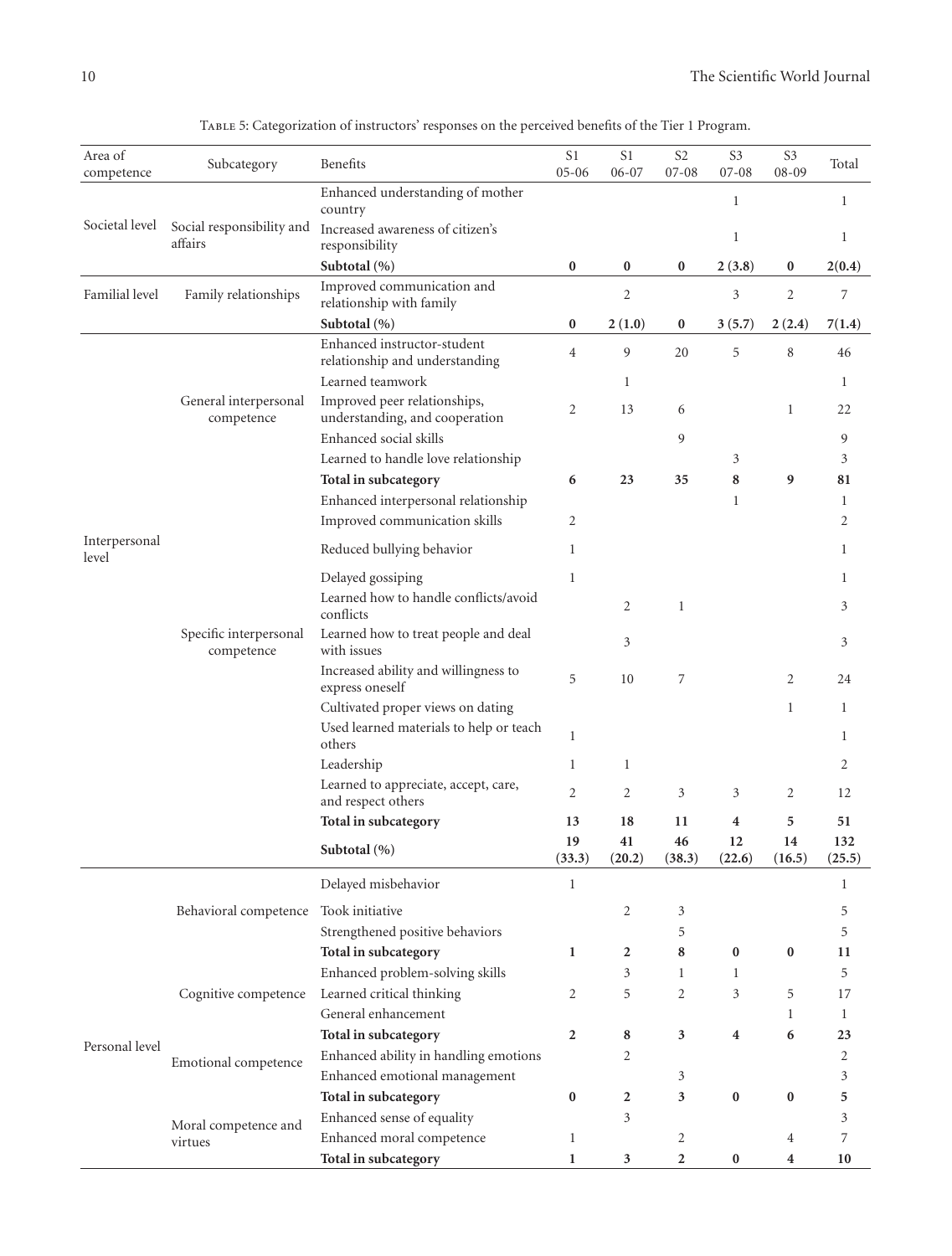|                       | Beliefs in the future | Facilitated goal setting and realization<br>of goals               |                 |                         |                             |                             | 1                           | $\mathbf{1}$  |
|-----------------------|-----------------------|--------------------------------------------------------------------|-----------------|-------------------------|-----------------------------|-----------------------------|-----------------------------|---------------|
| Area of<br>competence | Subcategory           | Benefits                                                           | S1<br>$05 - 06$ | S <sub>1</sub><br>06-07 | S <sub>2</sub><br>$07 - 08$ | S <sub>3</sub><br>$07 - 08$ | S <sub>3</sub><br>$08 - 09$ | Total         |
|                       | Beliefs in the future | Increased understanding of the study<br>path in the future         |                 |                         |                             | 3                           |                             | 3             |
|                       |                       | Total in subcategory                                               | $\bf{0}$        | $\bf{0}$                | $\bf{0}$                    | 3                           | $\mathbf{1}$                | 4             |
|                       |                       | Enhanced self-understanding                                        | 1               | 5                       |                             | $\mathbf{1}$                |                             | 7             |
|                       |                       | Promoted self-enrichment                                           |                 | 3                       |                             |                             |                             | 3             |
|                       |                       | Enhance personal growth/maturity                                   |                 | 3                       | $\mathbf{1}$                | 3                           | $\overline{2}$              | 9             |
|                       |                       | Enhanced self-confidence                                           |                 | 10                      |                             | $\mathbf{1}$                | $\mathbf{1}$                | 12            |
|                       | Positive self         | Enhanced self-efficacy                                             |                 |                         |                             |                             | $\overline{2}$              | 2             |
|                       |                       | Became more active                                                 |                 | 2                       |                             | $\mathbf{1}$                |                             | 3             |
|                       |                       | Promoted sense of success                                          |                 |                         |                             | $\mathbf{1}$                |                             | 1             |
|                       |                       | Broadened students' horizon                                        |                 | 1                       |                             | 2                           |                             | 3             |
|                       |                       | Total in subcategory                                               | 1               | 24                      | $\mathbf{1}$                | 9                           | 5                           | 40            |
|                       |                       | Enhanced self-reflection                                           | 4               | $\overline{2}$          | $\overline{4}$              | 4                           | 9                           | 23            |
| Personal level        | Spirituality          | Improved morality/spirituality                                     |                 |                         |                             | 3                           |                             | 3             |
|                       |                       | Enhanced understanding purpose of                                  |                 |                         |                             |                             |                             |               |
|                       |                       | life                                                               |                 | 3                       |                             | 6                           |                             | 9             |
|                       |                       | Total in subcategory                                               | 4               | 5                       | 4                           | 13                          | 9                           | 35            |
|                       |                       | General resilience                                                 |                 |                         |                             | $\mathbf{1}$                | $\mathbf{1}$                | 2             |
|                       | Resilience            | Be more persistent when facing<br>difficulties                     |                 | 1                       |                             |                             |                             | 1             |
|                       |                       | Learned how to seek help                                           |                 |                         |                             | 1                           |                             | 1             |
|                       |                       | Total in subcategory                                               | $\bf{0}$        | $\mathbf{1}$            | $\bf{0}$                    | $\overline{2}$              | $\mathbf{1}$                | 4             |
|                       |                       | Significant positive influences                                    | 1               |                         | 7                           |                             | $\mathbf{1}$                | 9             |
|                       |                       | Some kind of help                                                  |                 |                         | 16                          |                             | 14                          | 30            |
|                       |                       | Cultivated potentials                                              | 1               |                         |                             |                             |                             | 1             |
|                       | General gains         | Enhanced motivation for learning                                   | 1               |                         |                             |                             |                             | 1             |
|                       |                       | Better academic achievement                                        |                 |                         | 1                           |                             |                             | 1             |
|                       |                       | Applied what learned to daily life                                 | 2               |                         | $\mathbf{1}$                |                             |                             | 3             |
|                       |                       | Gained recognitions and<br>encouragement from instructors          | 2               | 3                       |                             |                             |                             | 5             |
|                       |                       | Total in subcategory                                               | 7               | 3                       | 25                          | $\bf{0}$                    | 15                          | 50            |
|                       |                       | Subtotal (%)                                                       | 16<br>(28.1)    | 48<br>(23.6)            | 46<br>(38.3)                | 31<br>(58.5)                | 41<br>(48.2)                | 182<br>(35.1) |
|                       |                       | Difficult to measure                                               |                 |                         |                             |                             | $\mathbf{1}$                | $\mathbf{1}$  |
|                       |                       | The program was useful                                             |                 |                         |                             | 2                           |                             | 2             |
|                       |                       | Misbehavior could be controlled                                    | $\mathbf{1}$    |                         |                             |                             |                             | 1             |
|                       |                       | Misbehavior was not widespread                                     | 1               |                         |                             |                             |                             | 1             |
|                       |                       | Effectiveness depended on individual<br>students                   | $\mathbf{1}$    |                         |                             |                             | $\mathbf{1}$                | 2             |
|                       |                       | Effective to those students with<br>positive values                | 1               |                         |                             |                             |                             | 1             |
| General<br>benefits   | Positive comments     | Benefit to study                                                   |                 | 1                       |                             |                             |                             | 1             |
|                       |                       | Enhanced concentration in class                                    |                 |                         |                             | 1                           |                             | 1             |
|                       |                       | Effectiveness shown in long run                                    |                 |                         | 7                           |                             | 2                           | 9             |
|                       |                       | Unable to assess the effectiveness in a<br>short time              |                 |                         |                             |                             | $\overline{c}$              | 2             |
|                       |                       | Introduced personal development<br>education into education system | $\mathbf{1}$    |                         |                             |                             |                             | 1             |

## TABLE 5: Continued.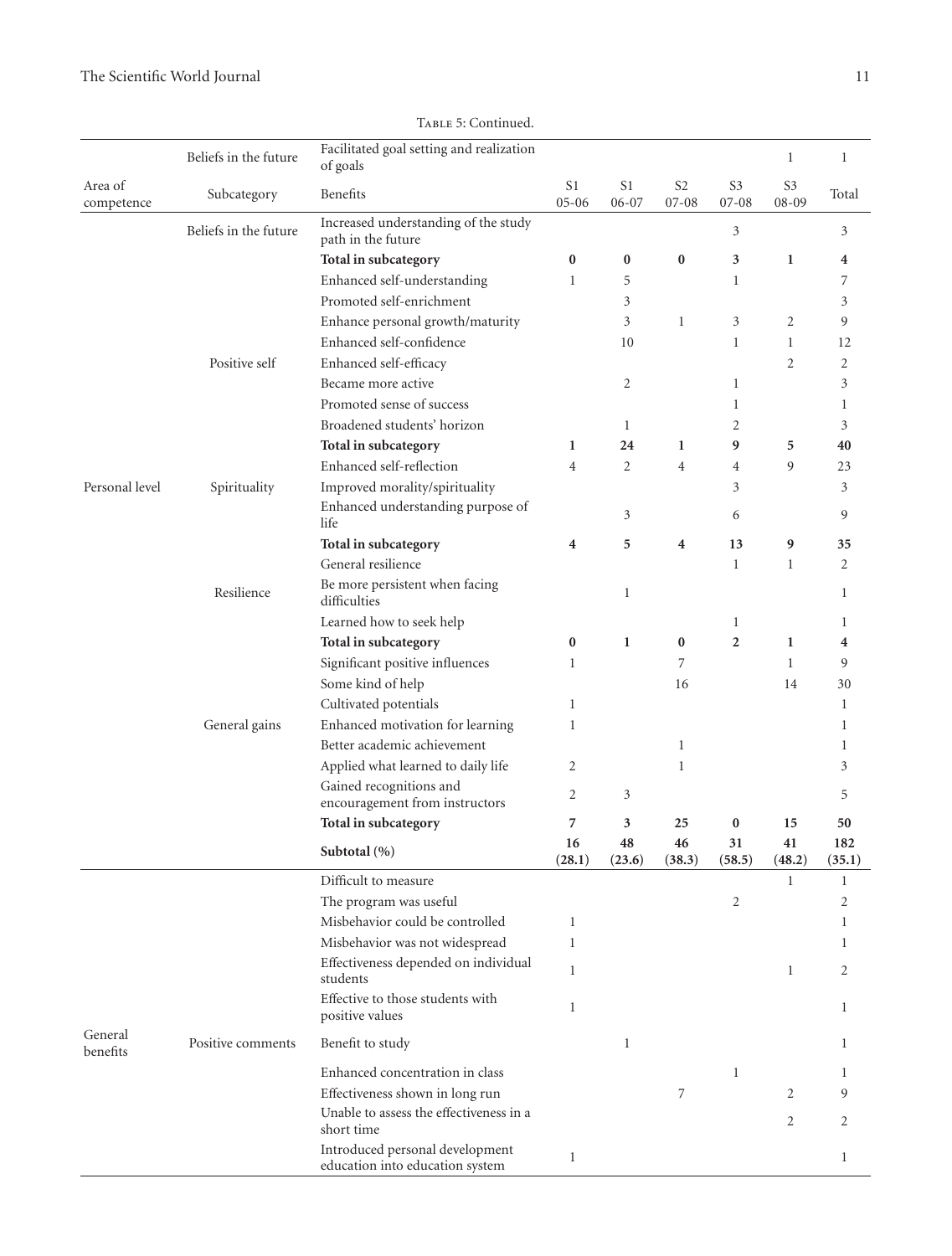|                       |                         | Others                                                                                     |                 | 33             |                             |                             |                             | 33            |
|-----------------------|-------------------------|--------------------------------------------------------------------------------------------|-----------------|----------------|-----------------------------|-----------------------------|-----------------------------|---------------|
|                       |                         | Total in subcategory                                                                       | 5               | 34             | $\overline{7}$              | 3                           | 6                           | 55            |
| Area of<br>competence | Subcategory             | <b>Benefits</b>                                                                            | S1<br>$05 - 06$ | S1<br>06-07    | S <sub>2</sub><br>$07 - 08$ | S <sub>3</sub><br>$07 - 08$ | S <sub>3</sub><br>$08 - 09$ | Total         |
|                       |                         | Could not learn anything                                                                   | 1               | $\overline{4}$ |                             |                             |                             | 5             |
|                       |                         | Unhelpful                                                                                  |                 | 9              |                             |                             |                             | 9             |
|                       |                         | Not much change                                                                            | 5               | 5              |                             |                             |                             | 10            |
|                       |                         | Unable to help students with special<br>needs                                              |                 |                | 1                           |                             |                             | 1             |
|                       | Negative comments       | Unable to assess the effectiveness in a<br>short time                                      |                 |                |                             |                             | $\mathbf{1}$                | 1             |
|                       |                         | Students' changes were doubtful                                                            |                 | 8              |                             |                             |                             | 8             |
|                       |                         | Less effective when compared with the<br>Adolescent Health Project                         | $\overline{2}$  |                |                             |                             |                             | 2             |
|                       |                         | Ineffective to those students with<br>distorted values                                     | $\mathbf{1}$    |                |                             |                             |                             | 1             |
|                       |                         | Total in subcategory                                                                       | 9               | 26             | $\mathbf{1}$                | $\bf{0}$                    | $\mathbf{1}$                | 37            |
|                       |                         | Effectiveness could be observed, but<br>students' interest in the program was<br>declining | 1               |                |                             |                             |                             | 1             |
| General<br>benefits   |                         | Difficult to measure                                                                       |                 |                |                             |                             | 11                          | 11            |
|                       |                         | Not much change                                                                            |                 | 2              |                             |                             |                             | 2             |
|                       | Neutral comments        | Needed to refer to objective data                                                          | 1               |                |                             |                             |                             | 1             |
|                       |                         | Effectiveness depended on the<br>students' learning attitude                               |                 |                | 2                           |                             | $\overline{2}$              | 4             |
|                       |                         | Students' changes were doubtful                                                            | 1               | 16             |                             |                             |                             | 17            |
|                       |                         | Unable to assess the effectiveness in a<br>short time                                      |                 | 15             |                             |                             | 8                           | 23            |
|                       |                         | Others                                                                                     |                 | 5              |                             |                             |                             | 5             |
|                       |                         | Total in subcategory                                                                       | 3               | 38             | 2                           | $\bf{0}$                    | 21                          | 64            |
|                       |                         | The effectiveness was doubtful                                                             | 1               |                |                             |                             |                             | 1             |
|                       |                         | Unable to assess the effectiveness in a<br>short time                                      | $\mathbf{1}$    |                | 3                           |                             |                             | 4             |
|                       | Undecided               | Unable to perceive immediate changes<br>in students themselves                             | 1               |                | 4                           |                             |                             | 5             |
|                       |                         | Difficult to measure                                                                       |                 |                | 2                           |                             |                             | 2             |
|                       |                         | Others                                                                                     |                 |                | $\mathbf{1}$                |                             |                             | $\mathbf{1}$  |
|                       |                         | Total in subcategory                                                                       | 3               | $\bf{0}$       | 10                          | $\boldsymbol{0}$            | $\bf{0}$                    | 13            |
|                       |                         | Subtotal (%)                                                                               | 20<br>(35.1)    | 98<br>(48.3)   | 20<br>(16.7)                | 3<br>(5.7)                  | 28<br>(32.9)                | 169<br>(32.6) |
|                       |                         | Enhanced understanding towards<br>students                                                 | $\mathbf{1}$    | 7              |                             | $\overline{c}$              |                             | 10            |
|                       |                         | Learned a lot from the program<br>content/teaching experiences                             | $\mathbf{1}$    | 7              |                             |                             |                             | 8             |
| Others                | Benefits to instructors | Enhanced knowledge and<br>development                                                      |                 |                | 7                           |                             |                             | 7             |
|                       |                         | Promoting schools' concern on<br>student development                                       |                 |                | $\mathbf{1}$                |                             |                             | 1             |
|                       |                         | Subtotal (%)                                                                               | 2(3.5)          | 14(6.9)        | 8(6.7)                      | 2(3.8)                      | $\bf{0}$                    | 26(5)         |
|                       |                         | Total count (%)                                                                            | 57<br>(100)     | 203<br>(100)   | 120<br>(100)                | 53<br>(100)                 | 85<br>(100)                 | 518<br>(100)  |
|                       |                         | Grand total count in percentage                                                            | 11.0%           | 39.2%          | 23.2%                       | 10.2%                       | 16.4%                       | 100%          |

|  | Тавье 5: Continued. |
|--|---------------------|
|--|---------------------|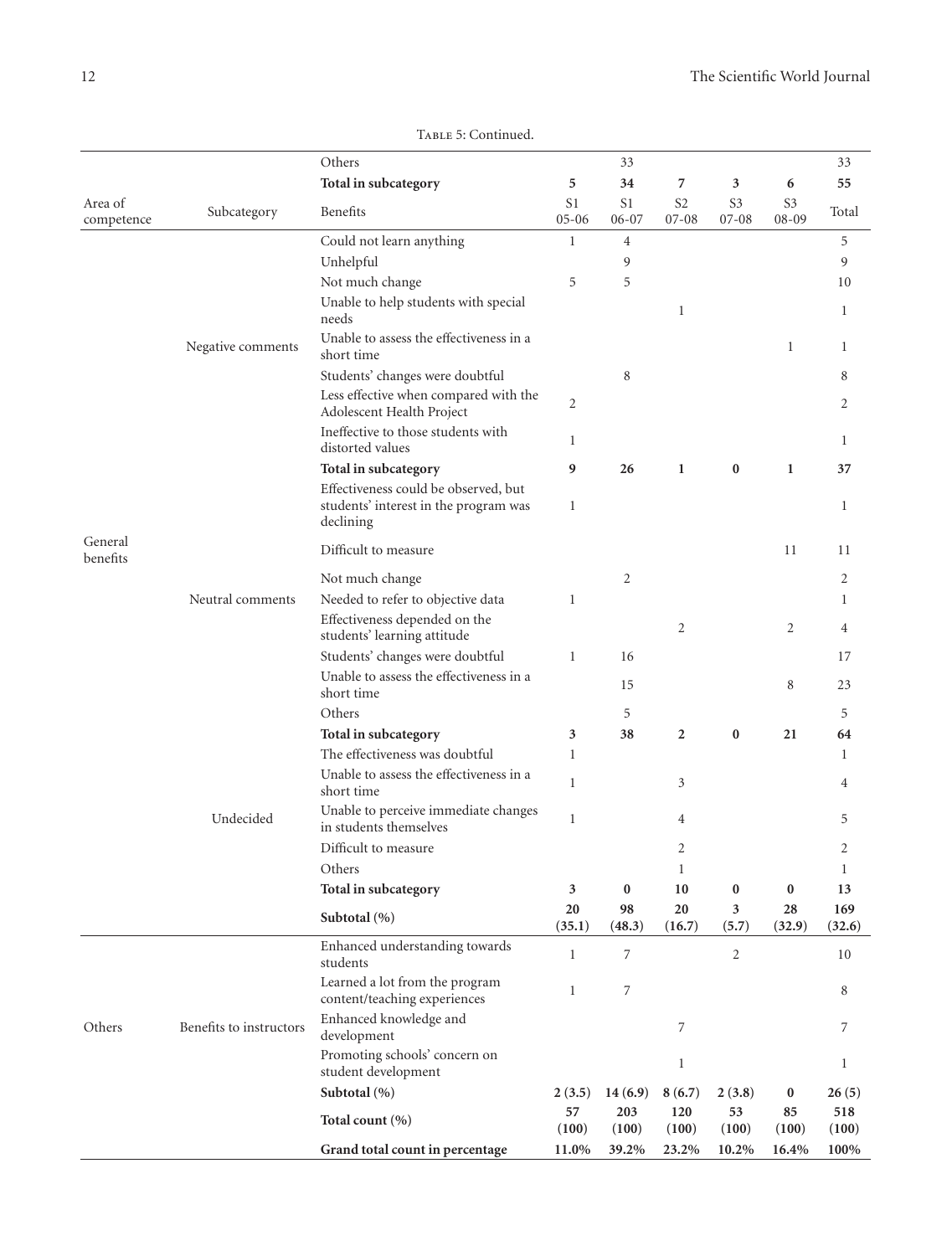to reduce bias in the data collection and analysis process, including calculation of intra and interrater reliability, this possibility is not high. Finally, it may be argued that the perceived benefits are due to other youth enhancement programs. However, this argument can be partially dismissed because none of the schools in this study participated in the major youth enhancement programs in Hong Kong, including the Adolescent Health Project and Understanding the Adolescent Project. In addition, participants in the focus group interviews were specifically asked only about the program effects of the P.A.T.H.S. Project.

There are several limitations of the study. First, although the number of schools and workers participating in the study can be regarded as on the high side according to the common practice in mainstream qualitative evaluation studies, it would be helpful if more schools and workers could be recruited. Second, besides one-shot focus group interviews, regular and ongoing qualitative evaluation data could be collected. Third, although focus group interview data were collected, inclusion of other qualitative evaluation strategies, such as in-depth individual interviews, would be helpful in order to further understand the subjective experiences of the program implementers. Despite the above limitations, the present qualitative findings based on the experiences of program implementers showed that the respondents had positive perceptions of the program and implementers, and they perceived benefits of the programs throughout the years.

## **Acknowledgment**

The preparation for this paper and the Project P.A.T.H.S. were financially supported by The Hong Kong Jockey Club Charities Trust.

#### **References**

- [1] D. T. L. Shek, A. M. H. Siu, and T. Y. Lee, "Subjective outcome evaluation of the Project P.A.T.H.S.: findings based on the perspective of the program implementers," *TheScientificWorld-JOURNAL*, vol. 7, pp. 195–203, 2007.
- [2] D. Peterson and F. A. Esbensen, "The outlook is G.R.E.A.T.: what educators say about school-based prevention and the Gang Resistance Education and Training (G.R.E.A.T.) program," *Evaluation Review*, vol. 28, no. 3, pp. 218–245, 2004.
- [3] M. Q. Patton, *Utilization-Focused Evaluation*, Sage, Thousand Oaks, Calif, USA, 4th edition, 2008.
- [4] J. Lilja, S. Larsson, K. T. Skinhoj, and D. Hamilton, "Evaluation" of programs for the treatment of benzodiazepine dependency," *Substance Use and Misuse*, vol. 36, no. 9-10, pp. 1213–1231, 2001.
- [5] K. F. Osterman and R. B. Kottkamp, *Reflective Practice for Educators*, Corwin Press, Thousand Oaks, Calif, USA, 2004.
- [6] G. L. Taggart and A. P. Wilson, *Promoting Reflective Thinking in Teachers: 44 Action Strategies*, Corwin Press, Thousand Oaks, Calif, USA, 1998.
- [7] Centers for Disease Control and Prevention, U.S. Department of Health & Human Services, "Framework for program evaluation in public health," *Morbidity and Mortality Weekly Report*, vol. 48, pp. 1–41, 1999.
- [8] U.S. Department of Education, Institute of Education Sciences, National Center for Education Evaluation and Regional Assistance, What Works Clearinghouse. Practical Guides, http://ies.ed.gov/ncee/wwc/publications/practiceguides/.
- [9] Joint Committee on Standards for Educational Evaluation, *The Program Evaluation Standards*, Sage, Thousand Oaks, Calif, USA, 1994.
- [10] L. A. Nabors, M. D. Weist, and N. A. Tashman, "Focus groups: a valuable research tool for assessing adolescents' perceptions of school-based mental health services," *Journal of Gender Culture and Health*, vol. 4, no. 1, pp. 39–48, 1999.
- [11] L. A. Nabors, M. W. Reynolds, and M. D. Weist, "Qualitative evaluation of a high school mental health program," *Journal of Youth and Adolescence*, vol. 29, no. 1, pp. 1–13, 2000.
- [12] S. Twinn, "An analysis of the effectiveness of focus groups as a method of qualitative data collection with Chinese populations in nursing research," *Journal of Advanced Nursing*, vol. 28, no. 3, pp. 654–661, 1998.
- [13] J. Yelland and S. M. Gifford, "Problems of focus group methods in cross-cultural research: a case study of beliefs about sudden infant death syndrome," *Australian Journal of Public Health*, vol. 19, no. 3, pp. 257–263, 1995.
- [14] L. M. Loriz and P. H. Foster, "Focus groups: powerful adjuncts for program evaluation," *Nursing Forum*, vol. 36, no. 3, pp. 31– 36, 2001.
- [15] D. L. Morgan, *Focus Groups as Qualitative Research*, Sage, Newbury Park, Calif, 2nd edition, 1997.
- [16] R. C. Ford, S. A. Bach, and M. D. Fottler, "Methods of Measuring Patient Satisfaction in Health Care Organizations," *Health Care Management Review*, vol. 22, no. 2, pp. 74–89, 1997.
- [17] M. Bloor, J. Frankland, M. Thomas, and K. Robson, *Focus Groups in Social Research*, Sage, London, UK, 2001.
- [18] N. A. Conners and K. K. Franklin, "Using focus groups to evaluate client satisfaction in an alcohol and drug treatment program," *Journal of Substance Abuse Treatment*, vol. 18, no. 4, pp. 313–320, 2000.
- [19] S. B. Merriam, *Qualitative Research and Case Study Applications in Education*, Jossey-Bass, San Francisco, Calif, USA, 1998.
- [20] D. T. L. Shek and R. C. F. Sun, "Effectiveness of the tier 1 program of project P.A.T.H.S.: findings based on three years of program implementation," *TheScientificWorldJOURNAL*, vol. 10, pp. 1509–1519, 2010.
- [21] D. T. L. Shek and C. M. S. Ma, "Longitudinal data analyses using linear mixed models in SPSS: concepts, procedures and illustrations," *TheScientificWorldJOURNAL*, vol. 11, pp. 42–76, 2011.
- [22] D. T. L. Shek and L. Yu, "Prevention of adolescent problem behavior: longitudinal impact of the Project P.A.T.H.S. in Hong Kong," *TheScientificWorldJOURNAL*, vol. 11, pp. 546– 567, 2011.
- [23] D. T. L. Shek, T. Y. Lee, A. Siu, and C. M. Lam, "Qualitative evaluation of the project P.A.T.H.S. based on the perceptions of the program participants," *TheScientificWorldJOURNAL*, vol. 6, pp. 2254–2263, 2006.
- [24] D. T. L. Shek and T. Y. Lee, "Qualitative evaluation of the Project P.A.T.H.S.: findings based on focus groups with student participants," *International Journal of Adolescent Medicine and Health*, vol. 20, no. 4, pp. 449–462, 2008.
- [25] D. T. L. Shek and R. C. F. Sun, "Subjective outcome evaluation of the project P.A.T.H.S.: qualitative findings based on the experiences of program implementers," *TheScientificWorld-JOURNAL*, vol. 7, no. 1, pp. 1024–1035, 2007.